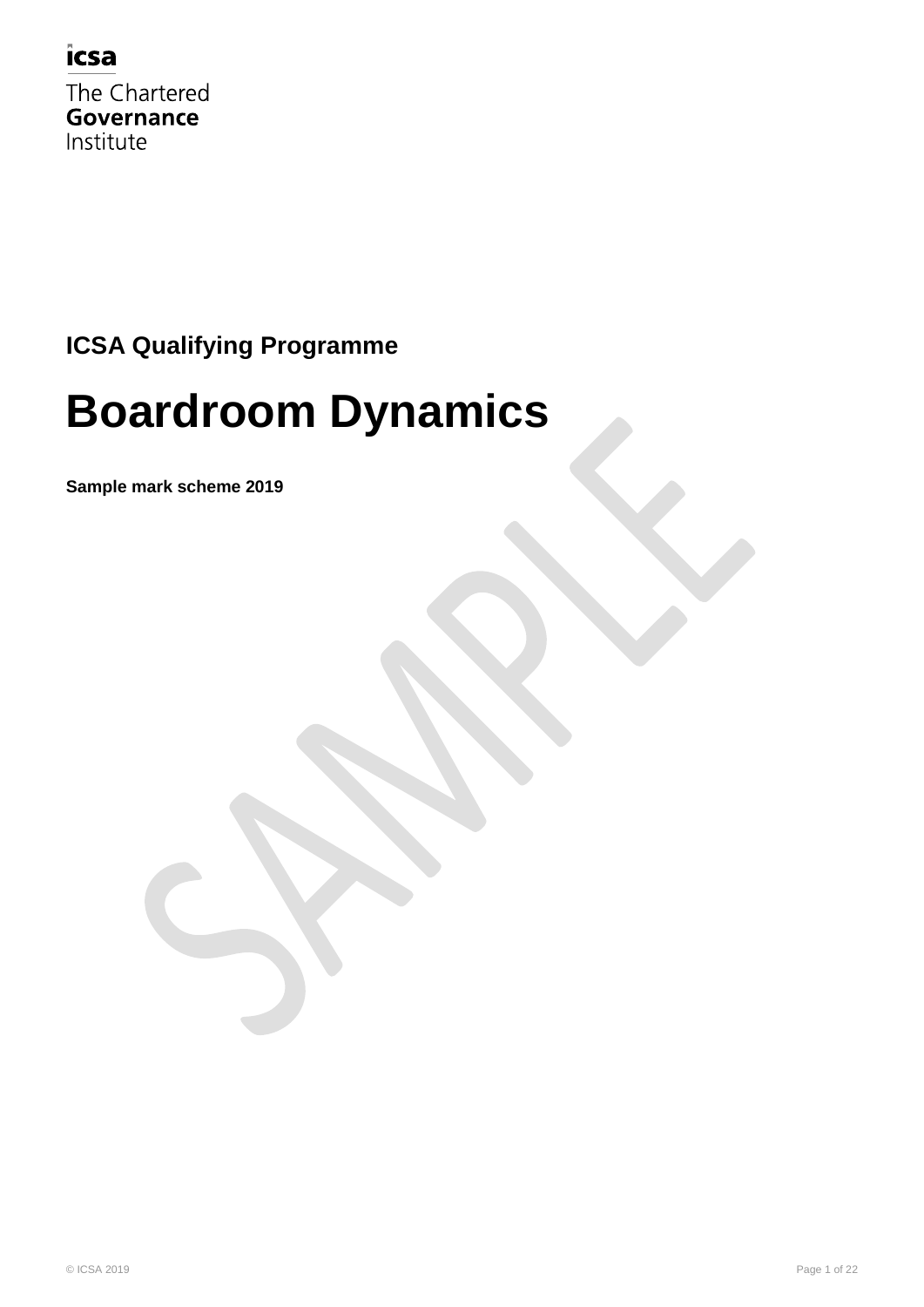## **Section A**

| Question<br>number | <b>Indicative content</b>                                                                                                                                                                                                                                                                                                                                                                                                                                                                                                                                                                                                                                                                         |
|--------------------|---------------------------------------------------------------------------------------------------------------------------------------------------------------------------------------------------------------------------------------------------------------------------------------------------------------------------------------------------------------------------------------------------------------------------------------------------------------------------------------------------------------------------------------------------------------------------------------------------------------------------------------------------------------------------------------------------|
| 1(a)<br>15 marks   | Answers should demonstrate a comprehension of key elements of governance structures, both<br>in the description of 992 as well as in the proposed changes referred to.                                                                                                                                                                                                                                                                                                                                                                                                                                                                                                                            |
|                    | Answers could include the following content:                                                                                                                                                                                                                                                                                                                                                                                                                                                                                                                                                                                                                                                      |
|                    | There are elements of the 992 structure that would be looked at carefully by any due diligence<br>assessor, and these are often assessed in the context of the overall structure of the Board.                                                                                                                                                                                                                                                                                                                                                                                                                                                                                                    |
|                    | Boards are responsible for the governance of their organisations but the form of Boards can vary<br>significantly. There are three acknowledged types of theory underpinning Board behaviours and<br>which are used to classify the structure of Boards.                                                                                                                                                                                                                                                                                                                                                                                                                                          |
|                    | Agency theory views the Board as an agent of control, independent from but responsible<br>for executive management.                                                                                                                                                                                                                                                                                                                                                                                                                                                                                                                                                                               |
|                    | Stewardship theory allows for co-ordination between managers and owners, with fluid<br>executive and non-executive boundaries.                                                                                                                                                                                                                                                                                                                                                                                                                                                                                                                                                                    |
|                    | Stakeholder theory recognises that Boards are increasingly accountable to wider<br>society.                                                                                                                                                                                                                                                                                                                                                                                                                                                                                                                                                                                                       |
|                    | In each theory, there is an assumption that structure is the main predictor of Board performance,<br>creating as it does the building blocks for strong and compliant governance practice. The<br>following structural issues are identified in the case study, all of which have the potential to<br>reduce Board effectiveness, again a key part of any due diligence analysis.                                                                                                                                                                                                                                                                                                                 |
|                    | Although a large private company, there is no strict requirement on governance and board<br>related issues as the company does not reach the new level of large company (as identified in<br>the Wates Principles). However, the image and reputation of the company will be enhanced pre-<br>sale by having a sound, identifiable and robust approach to governance, with an aligned<br>structure.                                                                                                                                                                                                                                                                                               |
|                    | <b>Ratio of executive directors and NEDs</b>                                                                                                                                                                                                                                                                                                                                                                                                                                                                                                                                                                                                                                                      |
|                    | Whilst there is a fairly standard ratio present here, between executive and non-executive<br>directors, with 992 it is less usual because none of the NEDs could be considered independent.<br>Instead there are two NEDs, John and Leoni, whose length of service now means that they have<br>gone beyond the point (stated as 9 years in the UK Corporate Governance Code) of being<br>considered still independent, and the two appointed NEDs (Marcus and Sven), as well as the<br>Chair, being appointees of the private equity owners. This lack of independence is a major point<br>of departure from conventional Board composition and would be a point of emphasis in due<br>diligence. |
|                    | <b>CEO as a future Executive Chair</b>                                                                                                                                                                                                                                                                                                                                                                                                                                                                                                                                                                                                                                                            |
|                    | The current CEO, Sarah, has stated (and tacitly owner-approved) intentions to take over<br>from the current Chair, Mike. This can produce an unhealthy dynamic, potentially<br>reducing Mike's authority at present, even if he is not yet aware of this plan.                                                                                                                                                                                                                                                                                                                                                                                                                                    |
|                    | Sarah has also been told that she will become an Executive Chair, an interesting<br>dynamic which can seriously alter the relationship between the Board and executive. It is                                                                                                                                                                                                                                                                                                                                                                                                                                                                                                                     |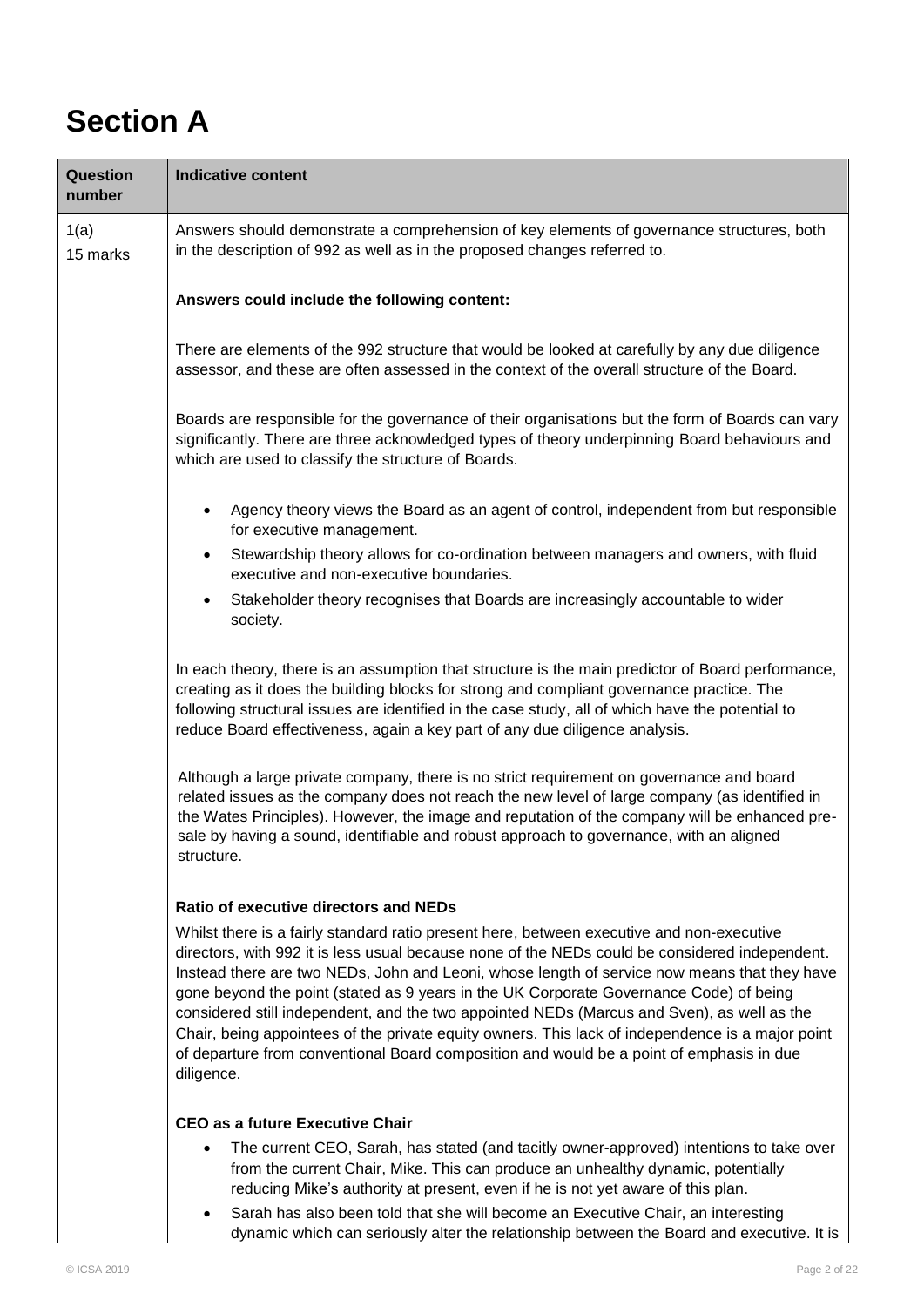| not clear whether a new CEO will be appointed in the longer term but this could be<br>problematic, and might hinder another CEO in delivering their role and exercising their<br>accountability clearly.                                                                                                                                                                                                                                                                                                                                                                                                                  |
|---------------------------------------------------------------------------------------------------------------------------------------------------------------------------------------------------------------------------------------------------------------------------------------------------------------------------------------------------------------------------------------------------------------------------------------------------------------------------------------------------------------------------------------------------------------------------------------------------------------------------|
| With both of these points, best practice corporate governance recommends that any<br>$\bullet$<br>move from CEO to Chair within the same organisation is a risk, and one that should not<br>normally be considered without very strong mitigating reasons.                                                                                                                                                                                                                                                                                                                                                                |
| <b>Committee structure</b>                                                                                                                                                                                                                                                                                                                                                                                                                                                                                                                                                                                                |
| With only one committee, for Audit, 992 is more unusual, and the existence of the<br>Owners' Committee also produces a number of questions about influence and<br>responsibility. This unusual committee appears to have considerable power over the<br>actual decisions of the Board, and must be seen as the most significant part of the 992<br>governance structure.                                                                                                                                                                                                                                                  |
| The consideration of issues such as remuneration and risk at Board meetings can work,<br>$\bullet$<br>although this becomes more difficult as organsiations increase in size.                                                                                                                                                                                                                                                                                                                                                                                                                                             |
| With a turnover of £45 million and 500 employees, the lack of committees for the Board<br>$\bullet$<br>is unusual and would cause questions to be asked about the load placed on the Board,<br>and its ability to consider issues in detail – the normal role of a Board committee.                                                                                                                                                                                                                                                                                                                                       |
| <b>Tenure</b>                                                                                                                                                                                                                                                                                                                                                                                                                                                                                                                                                                                                             |
| The future structure that is planned for 992, does not contemplate the appointment of<br>٠<br>any independent directors. This is unusual and would mean that any perpective<br>purchaser of the business would need to plan to introduce independent directors very<br>early on – a not ideal disruption in the early part of new ownership.                                                                                                                                                                                                                                                                              |
| <b>Compensation issues</b>                                                                                                                                                                                                                                                                                                                                                                                                                                                                                                                                                                                                |
| Creating circumstances where there are significant differences in compensation<br>between directors is potentially disruptive, creating unequal tiers, especially between the<br>NEDs. In conventional corporate governance best practice, this is an area of risk and<br>one that would need to be carefully monitored to avoid future tensions arising between<br>the directors. Remuneration is an area that is gaining increased visibility and attracting<br>the attention of shareholders and stakeholders alike, especially in terms of senior<br>rewards and their comparison with the remuneration of employees. |
| <b>Meeting frequency</b>                                                                                                                                                                                                                                                                                                                                                                                                                                                                                                                                                                                                  |
| The Board's meeting frequency is described as "irregular", as well as not running to time<br>or following agendas. Good governance practice would normally assume a regular<br>pattern of meetings and a planned diary of agenda items, so that, as far as possible, the<br>activity of the Board is a structured and anticipated e.g. such as audit reports, annual<br>report preparation and general meetings.                                                                                                                                                                                                          |
|                                                                                                                                                                                                                                                                                                                                                                                                                                                                                                                                                                                                                           |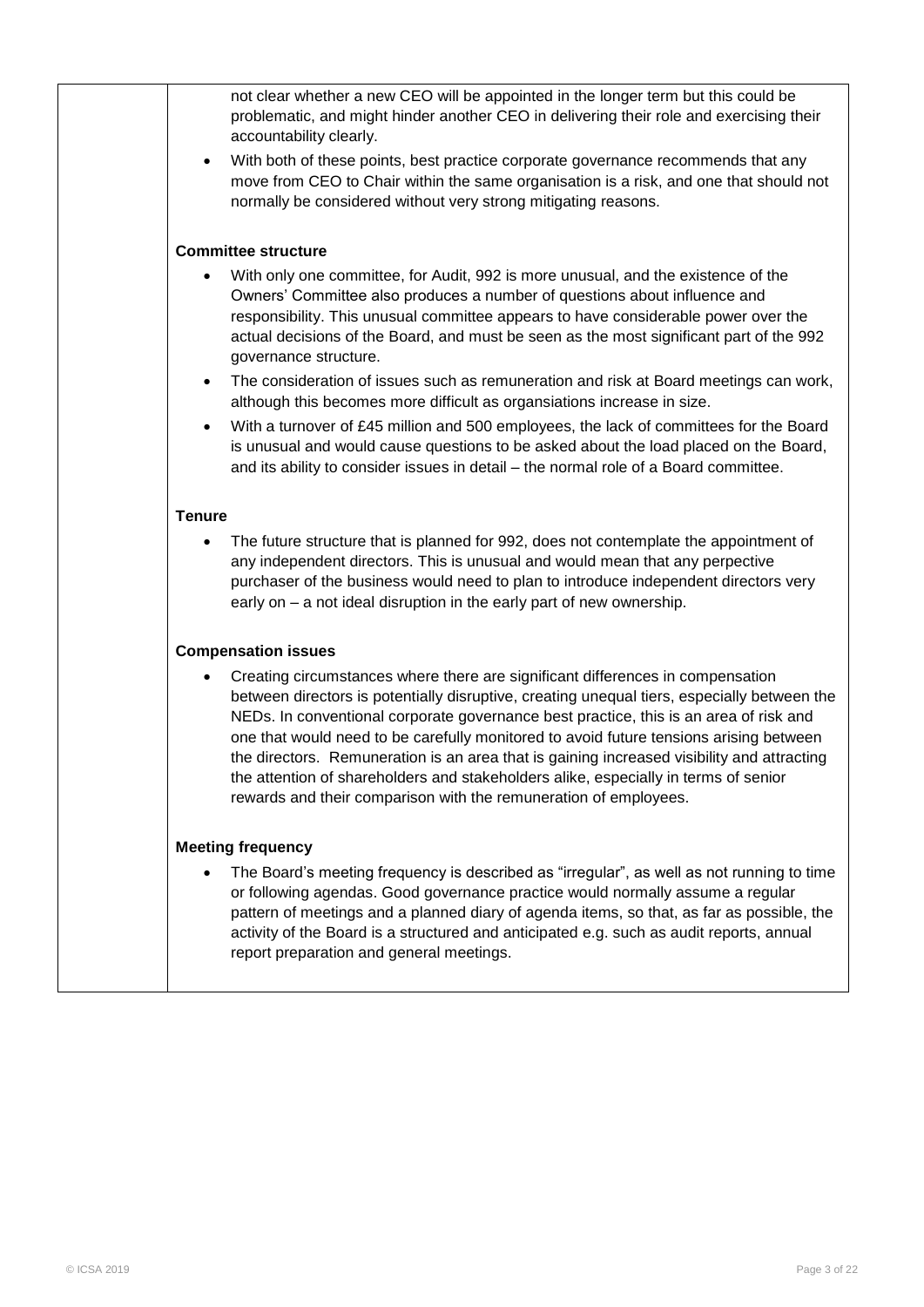| Level               | <b>Mark</b> | <b>Descriptor</b>                                                                                                                                                                   |
|---------------------|-------------|-------------------------------------------------------------------------------------------------------------------------------------------------------------------------------------|
|                     | 0           | No rewardable material.                                                                                                                                                             |
| Level 1 (Fail)      | $1 - 7$     | The answer attempts to explain the key elements of governance structure<br>$\bullet$<br>but it is unclear and not explained in full.                                                |
|                     |             | The answer demonstrates limited understanding of the factors that<br>$\bullet$<br>underpin structure. This is communicated in a basic way with simple or<br>generalised statements. |
|                     |             | The answer makes few links between relevant theories and practice.                                                                                                                  |
|                     |             | The answer does not include sufficient analysis between the current and<br>$\bullet$<br>plannedstructure of 992.                                                                    |
| Level 2 (Pass)      | $8-9$       | The answer clearly explains the key elements of governance structure.<br>$\bullet$                                                                                                  |
|                     |             | The answer shows good understanding and makes links between<br>$\bullet$<br>relevant theory and practice.                                                                           |
|                     |             | Points made are successfully linked to the scenario in the case study.                                                                                                              |
|                     |             | The answer includes sufficient analysis between the current and planned<br>structure of 992.                                                                                        |
| Level 3             | $10 - 15$   | The answer clearly explains the key elements of governance structure.<br>$\bullet$                                                                                                  |
| (Merit/Distinction) |             | The answer shows deep understanding and makes links between<br>relevant theory and practice.                                                                                        |
|                     |             | Points made are successfully linked to the scenario in the case study and<br>further examples given.                                                                                |
|                     |             | The answer includes developed analysis between the current and<br>planned structure of 992.                                                                                         |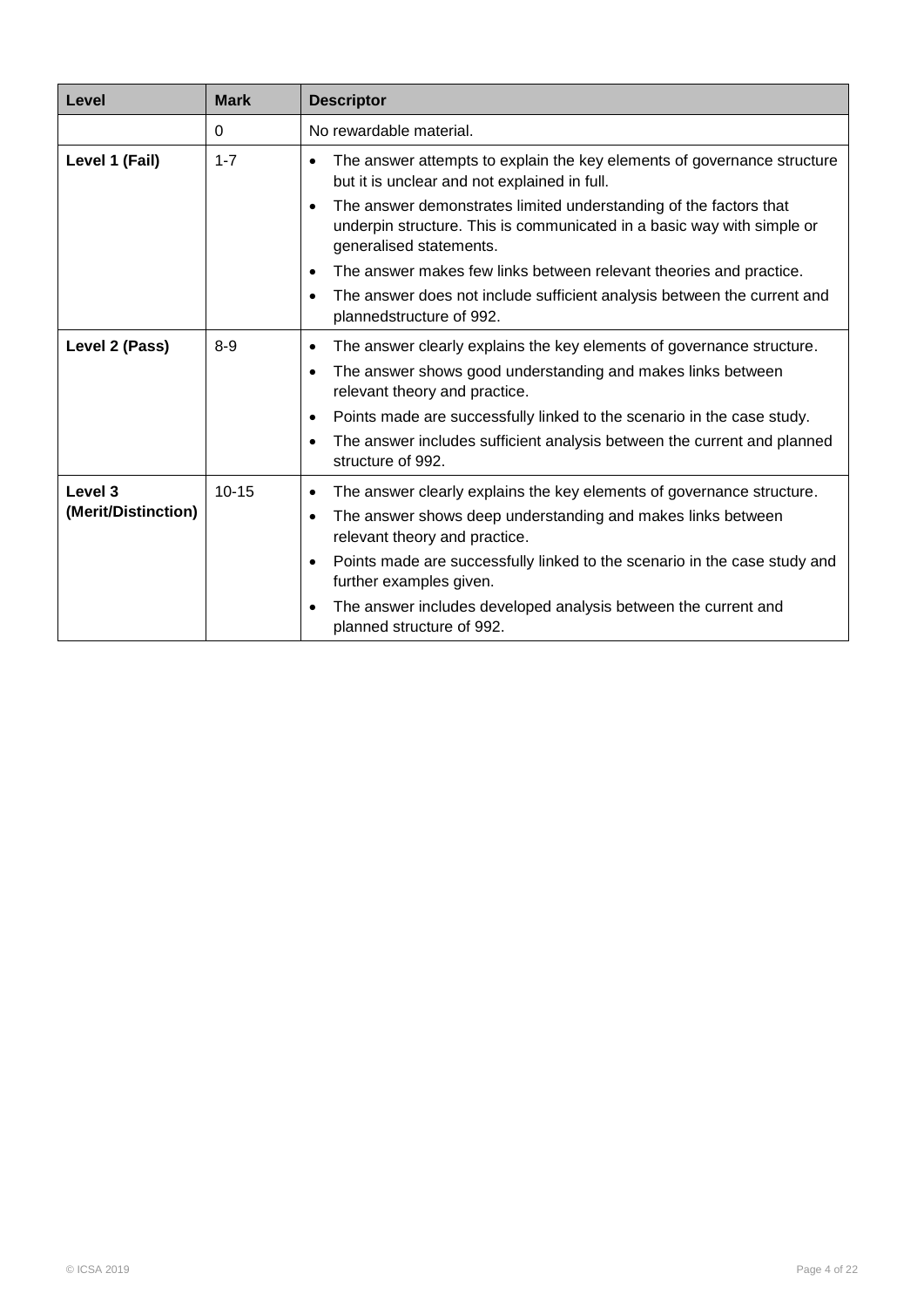| Question<br>number | <b>Indicative content</b>                                                                                                                                                                                                                                                                                                                                                                                                                                                                                                                                                                                                                                                                                                                                                                                                                                                                                                |  |  |  |
|--------------------|--------------------------------------------------------------------------------------------------------------------------------------------------------------------------------------------------------------------------------------------------------------------------------------------------------------------------------------------------------------------------------------------------------------------------------------------------------------------------------------------------------------------------------------------------------------------------------------------------------------------------------------------------------------------------------------------------------------------------------------------------------------------------------------------------------------------------------------------------------------------------------------------------------------------------|--|--|--|
| 1(b)<br>10 marks   | Answers should demonstrate a comprehension of key elements of uk governance evolution and<br>some of the well-established principles, illustrating this from the case study, and offering other<br>organisational examples from the syllabus content, or from the candidate's own experience.                                                                                                                                                                                                                                                                                                                                                                                                                                                                                                                                                                                                                            |  |  |  |
|                    | Answers could include the following content:                                                                                                                                                                                                                                                                                                                                                                                                                                                                                                                                                                                                                                                                                                                                                                                                                                                                             |  |  |  |
|                    | It would be reasonable to expect students to place a similar 'private company' caveat with regard<br>to governance as that suggested in the indicative answer to part (a).                                                                                                                                                                                                                                                                                                                                                                                                                                                                                                                                                                                                                                                                                                                                               |  |  |  |
|                    | Area that matches UK governance principles                                                                                                                                                                                                                                                                                                                                                                                                                                                                                                                                                                                                                                                                                                                                                                                                                                                                               |  |  |  |
|                    | The current 992 structure does at least provide an effective division between the Chair<br>and the CEO. The reasons for this are so that the CEO can run the organisation and the<br>Chair run the Board. For all the other failings described in 992, this is not one of them.<br>(Other positives include a willingness to address strategy and to at least cover topics<br>such as risk and remuneration, albeit in an unorthodox manner.)                                                                                                                                                                                                                                                                                                                                                                                                                                                                            |  |  |  |
|                    | 992 does have an Audit Committee, a key element of UK governance best practice.<br>$\bullet$                                                                                                                                                                                                                                                                                                                                                                                                                                                                                                                                                                                                                                                                                                                                                                                                                             |  |  |  |
|                    | 992 does appear to be addressing the risk elements associated with the health and<br>$\bullet$<br>safety incident, even if this was not being actively considered by the Board as a risk at<br>the time.                                                                                                                                                                                                                                                                                                                                                                                                                                                                                                                                                                                                                                                                                                                 |  |  |  |
|                    | The Board does also appear to have some form of risk management process, as there is<br>$\bullet$<br>reference to a risk register. This is a staple part of any normal governance system,<br>allowing the Board to assess the threats faced by the company and to take decisions to<br>mitigate the consequences.                                                                                                                                                                                                                                                                                                                                                                                                                                                                                                                                                                                                        |  |  |  |
|                    | The Board also has a composition that includes full-time executives and non-executives<br>to bring an external view, a standard mixture recognised in most governance models.                                                                                                                                                                                                                                                                                                                                                                                                                                                                                                                                                                                                                                                                                                                                            |  |  |  |
|                    | Area that does not match UK Governance principles                                                                                                                                                                                                                                                                                                                                                                                                                                                                                                                                                                                                                                                                                                                                                                                                                                                                        |  |  |  |
|                    | As well as a divided approach on the part of directors, and a lack of independent<br>oversight, the Board has not been evaluated in recent memory (deliberately). The UK<br>Governance Code in many of its iterations makes provision for Board evaluations in<br>order to test a variety of issues. These include the balance of skills, experience,<br>independence and knowledge. It also most recently has expanded this to include factors<br>which examine how effectively Board members work together - a clear problem in the<br>992 Board. The lack of diversity on this Board could also be mentioned, something<br>which is the subject of increasing scrutiny for UK Boards. For 992 there is female<br>representation but ethnicity and diversity of thinking (as well as possibly age although<br>this is not stated explicitly in the case study) are areas which appear to be less well-<br>represented. |  |  |  |
|                    | The Code recommends that at least half of the directors, excluding the Chair, should be<br>independent, and this Board does not have that composition. The importance of this<br>omission cannot be overstated, and the lack of independent oversight on the 992 Board<br>is a serious departure from accepted corporate governance norms.                                                                                                                                                                                                                                                                                                                                                                                                                                                                                                                                                                               |  |  |  |
|                    | The lack of a nomination/remuneration committee is also a departure from accepted<br>$\bullet$<br>practice for a UK company following the UK Corporate Governance Code.                                                                                                                                                                                                                                                                                                                                                                                                                                                                                                                                                                                                                                                                                                                                                  |  |  |  |
|                    | The Owners' Committee is an unconventional part of the structure, and seems to create<br>a locus for the real decision-making at the top of 992, rather than the Board itself.                                                                                                                                                                                                                                                                                                                                                                                                                                                                                                                                                                                                                                                                                                                                           |  |  |  |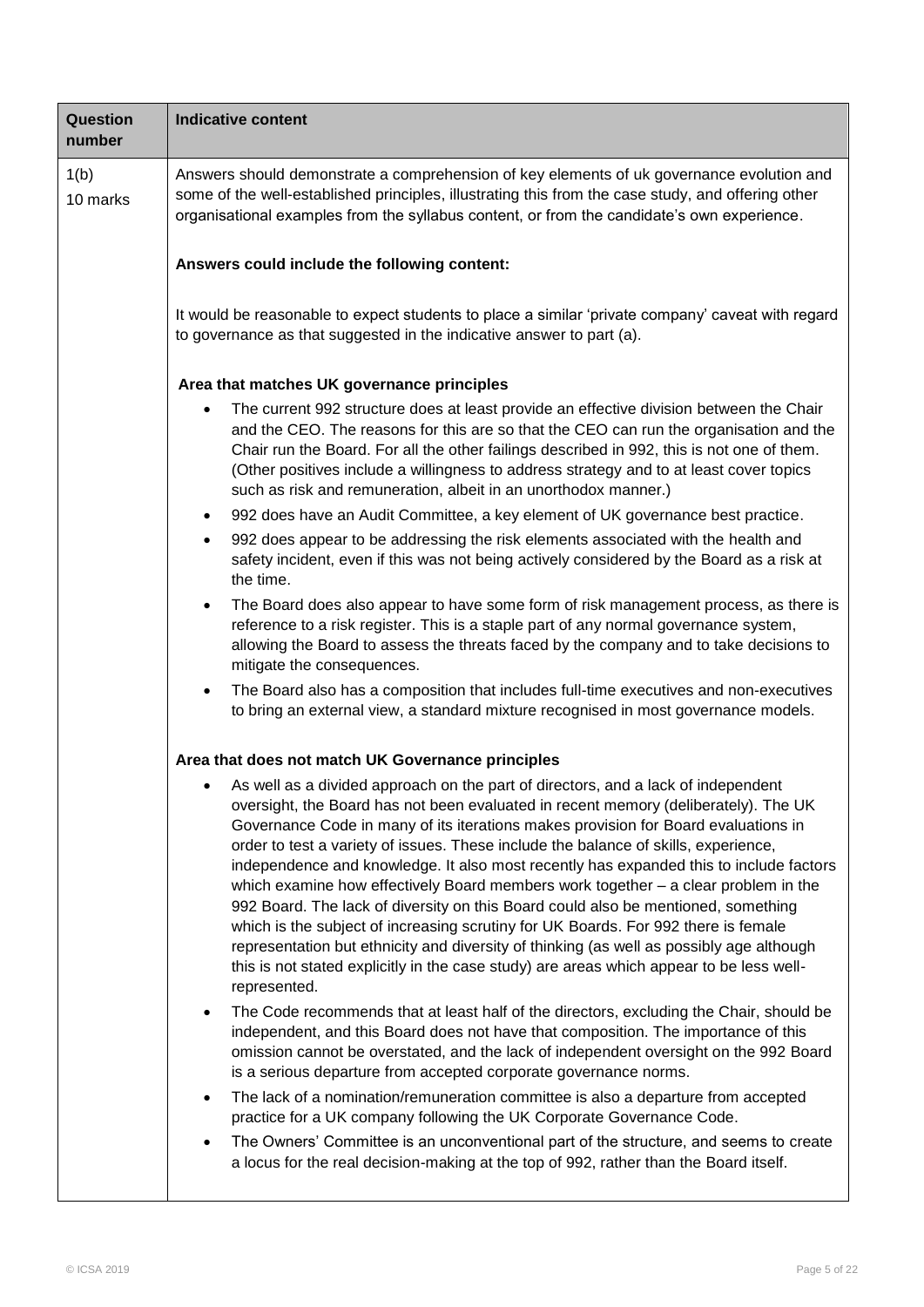| Level                                     | <b>Mark</b> | <b>Descriptor</b>                                                                                                                                                                                        |
|-------------------------------------------|-------------|----------------------------------------------------------------------------------------------------------------------------------------------------------------------------------------------------------|
|                                           | 0           | No rewardable material.                                                                                                                                                                                  |
| Level 1 (Fail)                            | $1 - 4$     | The answer fails to identify the key areas in 992's structure that match /<br>do not match UK Corporate Governance Codeevolution.                                                                        |
|                                           |             | The answer demonstrates limited understanding of the factors that<br>$\bullet$<br>underpin evolution of the Code. This is communicated in a basic way with<br>simple or generalised statements.          |
|                                           |             | Points made are superficial and not directly linked to the scenario in the<br>$\bullet$<br>case study.                                                                                                   |
|                                           |             | The answer includes limited or no analysis.                                                                                                                                                              |
| Level 2 (Pass)                            | $5-6$       | The answer sufficiently identifies the key areas in 992's structure that<br>$\bullet$<br>match / do not match UK Corporate Governance Code evolution.                                                    |
|                                           |             | The answer demonstrates good understanding of the factors that<br>$\bullet$<br>underpin evolution of the Code. This is communicated in a succinct way<br>with relevant examples.                         |
|                                           |             | Some of the points made are linked to the scenario in the case study.<br>$\bullet$                                                                                                                       |
|                                           |             | The answer illustrates understanding and includes sufficient analysis.<br>$\bullet$                                                                                                                      |
| Level <sub>3</sub><br>(Merit/Distinction) | $7 - 10$    | The answer explores the key areas in 992's structure that match / do not<br>$\bullet$<br>match UK Corporate Governance Code evolution.                                                                   |
|                                           |             | The answer demonstrates good understanding of the factors that<br>$\bullet$<br>underpin evolution of the Code. This is communicated in a succinct way<br>with further relevant examples and application. |
|                                           |             | All of the points made are linked to the scenario in the case study.<br>$\bullet$                                                                                                                        |
|                                           |             | The answer illustrates depth of understanding and analysis.                                                                                                                                              |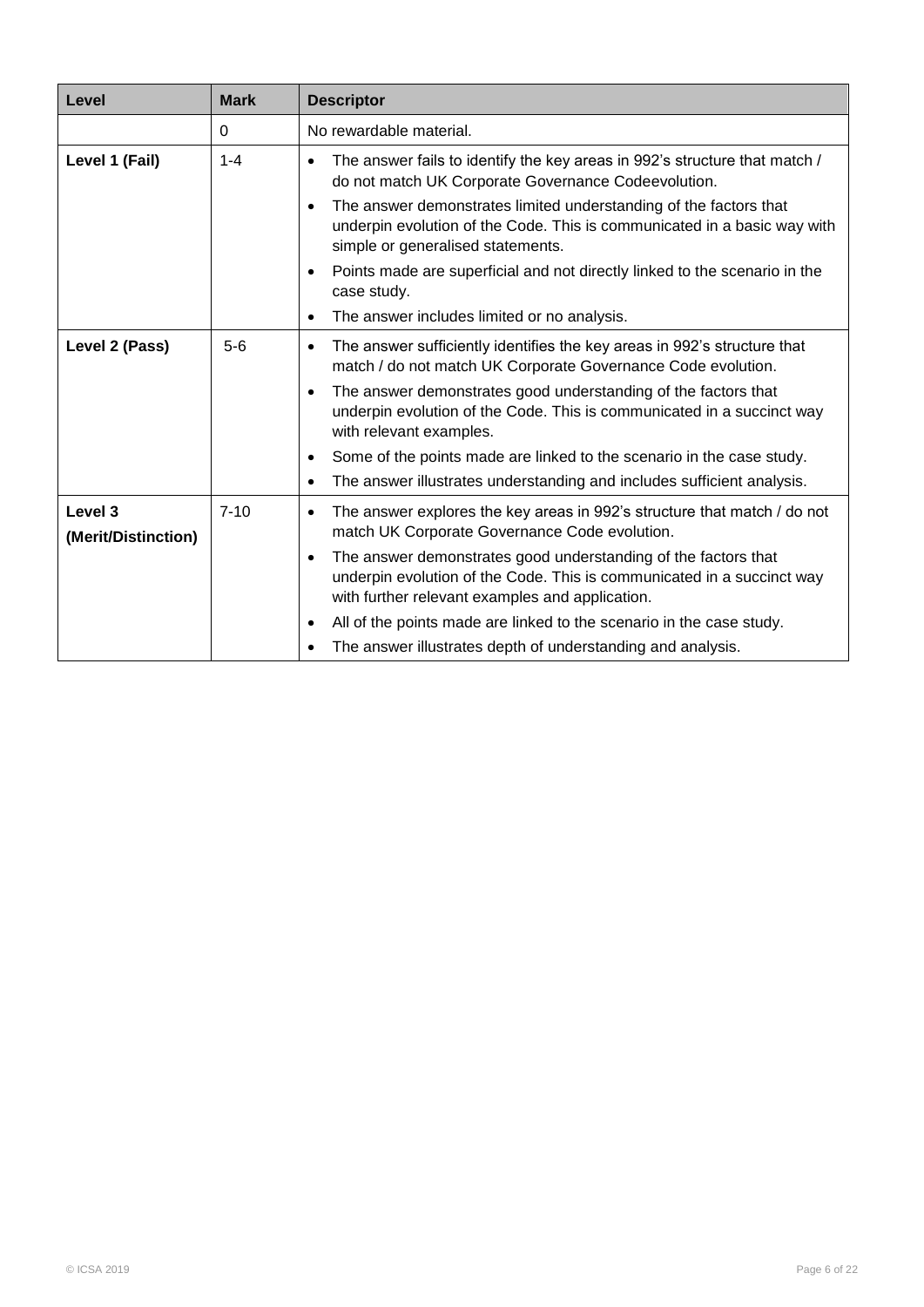| <b>Question</b><br>number  | <b>Indicative content</b>                                                                                                                                                                                                                                                                                                                                                                                                       |
|----------------------------|---------------------------------------------------------------------------------------------------------------------------------------------------------------------------------------------------------------------------------------------------------------------------------------------------------------------------------------------------------------------------------------------------------------------------------|
| $\overline{2}$<br>25 marks | Answers should be set out as a briefing paper for Mike Cromar and shoulddemonstratean<br>understanding of how to assemble evidence in order to make decisions. Answers should identify<br>the key decisions facing 992 and articulate a variety of tools that can aid decision making.                                                                                                                                          |
|                            | Answers could include the following content:                                                                                                                                                                                                                                                                                                                                                                                    |
|                            | Boards are always faced with a variety of individual and group biases, and must take steps to<br>mitigate these. One of the most effective ways to deal with bias is evidence-based decision<br>making, delivered by a series of policies and processes, including the contribution of committees<br>and obtaining input from a variety of sources. Professional expert advice also plays a critical role<br>in good decisions. |
|                            | The Board is faced with two key decisions. The first is when to launch the new product<br>Enviropoz. The second is when to commence the sales process for 992. There is also a third,<br>lesser decision, which is to select advisers to conduct due diligence on the sale of the company<br>- this is related to the second decision.                                                                                          |
|                            | In order to deliver these we need to think about the evidence that we need to collect to aid us in<br>these decisions. Evidence can be gained from a number of key sources, and the greater the<br>number of these the better the chances of making the best decision.                                                                                                                                                          |
|                            | Professional advice – in this case from analysis of the market trading conditions that the product<br>will face and the overall conditions for sale. Is this the right time and how best can we approach<br>trading for a new product? Obtaining risk advice, together with professional legal and financial<br>inputs, are considered an essential part of modern Board practice.                                              |
|                            | Internal data – we need to be on top of all data for the product, is it ready, are the testing<br>processes complete and do we understand the cost base and pricing mechanisms? For the<br>company sale, are we absolutely sure of our own financial and other data? Boards need to be<br>digitally capable and this is never more true than in the area of data collection and analysis.                                       |
|                            | Research – can be essential for the product. Is it what we are claiming it to be? Do we know who<br>will buy it? Underpinning our decision to launch must be the best available scientific data.                                                                                                                                                                                                                                |
|                            | Local context – in terms of stakeholders is also vital and for 992 we are faced with a number of<br>immediate issues centred around the manufacturing accident. So we need to understand the<br>trade union perspective, the regulator's attitude and the feelings of our workforce. We need to<br>understand what decisions will succed in this local context.                                                                 |
|                            | In terms of tools that are available to us as a Board there are several that we could consider.<br>The WRAP framework is one:                                                                                                                                                                                                                                                                                                   |
|                            | Widen our options<br>$\bullet$                                                                                                                                                                                                                                                                                                                                                                                                  |
|                            | Reality-test our assumptions<br>$\bullet$                                                                                                                                                                                                                                                                                                                                                                                       |
|                            | Attain some distance before we decide                                                                                                                                                                                                                                                                                                                                                                                           |
|                            | Prepare to be wrong                                                                                                                                                                                                                                                                                                                                                                                                             |
|                            | These simple steps are hard to achieve but if undertaken could allow the Board to really test the<br>decisions before we have to make them.                                                                                                                                                                                                                                                                                     |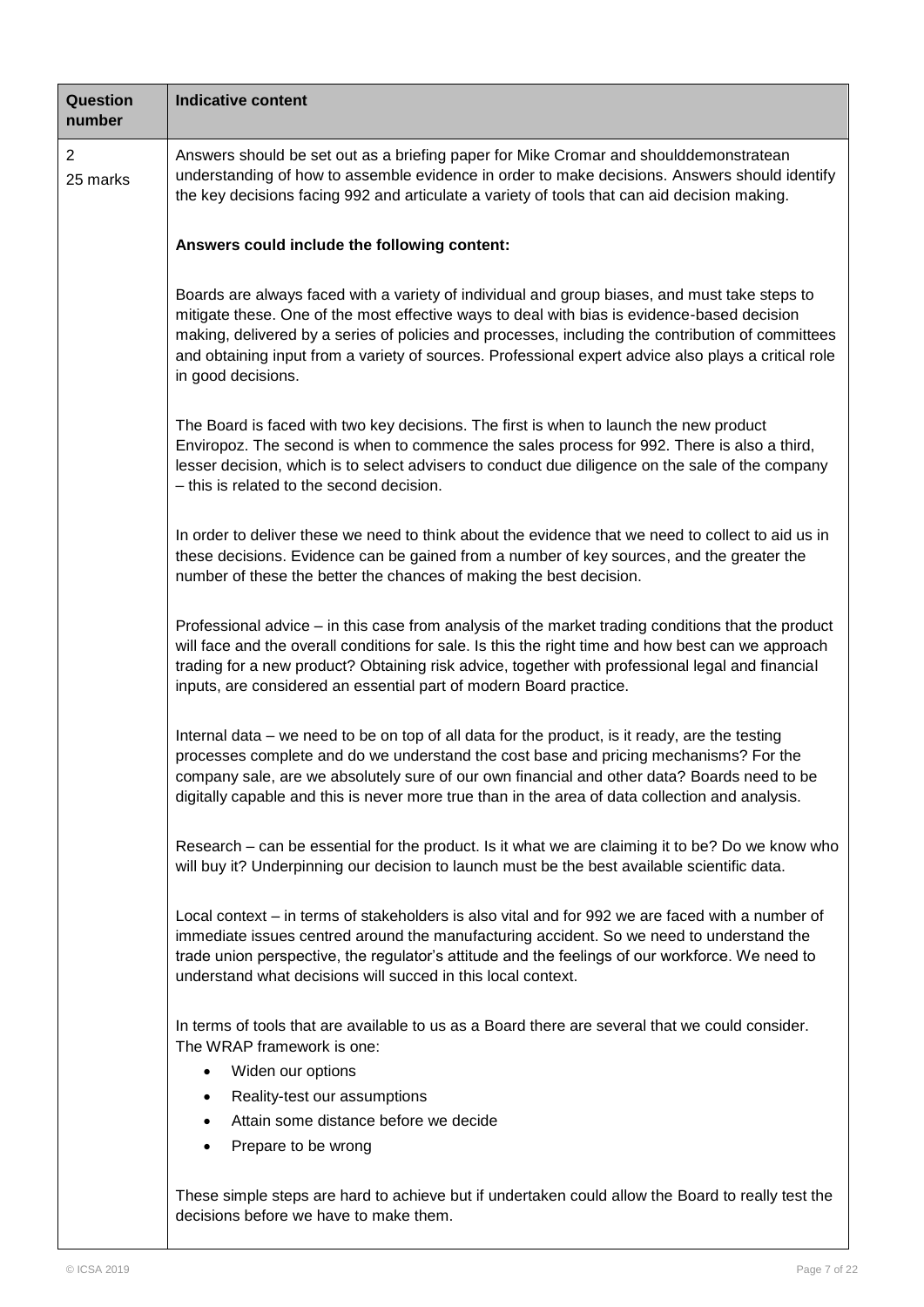| Another tool is to assess whether we are in the area of complex decision making - I believe we<br>are. So do we understand the consequences? What are our core obligations? What will work in<br>the world as it is? Who are we? What can we live with? |
|---------------------------------------------------------------------------------------------------------------------------------------------------------------------------------------------------------------------------------------------------------|
| One other tool is the Huston research recommendations:                                                                                                                                                                                                  |
| Increase options<br>٠                                                                                                                                                                                                                                   |
| Increase distance from a decision                                                                                                                                                                                                                       |
| Moderate confidence levels                                                                                                                                                                                                                              |
| Take time to explore assumptions                                                                                                                                                                                                                        |
| Recognise reasons for indecisiveness                                                                                                                                                                                                                    |
| Step out of your own shoes                                                                                                                                                                                                                              |
| Enhance group decisiveness, get clarity of purpose                                                                                                                                                                                                      |
|                                                                                                                                                                                                                                                         |
| Armed with a set of tools we can approach these decisions with better preparedness and<br>confidence, and so I would ask the Board to reflect on this as we now debate the issues before<br>us.                                                         |

| Level                          | <b>Mark</b> | <b>Descriptor</b>                                                                                                                                                                                                                                                                                                                                                                                                                                                                                                                                                                                                                                                                                                                                                                                      |
|--------------------------------|-------------|--------------------------------------------------------------------------------------------------------------------------------------------------------------------------------------------------------------------------------------------------------------------------------------------------------------------------------------------------------------------------------------------------------------------------------------------------------------------------------------------------------------------------------------------------------------------------------------------------------------------------------------------------------------------------------------------------------------------------------------------------------------------------------------------------------|
|                                | 0           | No rewardable material.                                                                                                                                                                                                                                                                                                                                                                                                                                                                                                                                                                                                                                                                                                                                                                                |
| Level 1 (Fail)                 | $1 - 12$    | The answer may attempt to explain the definition of evidence based<br>$\bullet$<br>decision making but it is likely to be unclear and not explained in full.<br>Appropriate tools and techniques areidentified but are not directly linked<br>$\bullet$<br>to the case study and are accompanied by little detail.<br>The answer demonstrates limited understanding of the factors of<br>$\bullet$<br>evidence based decision making.<br>The answer makes few links between theory and practice.<br>$\bullet$<br>There is little application of relevant knowledge and understanding of<br>$\bullet$<br>appropriate tools and techniques which may not be supported by an<br>evaluative statement.<br>The answer includes little or noanalysis of the factors that underpin<br>$\bullet$<br>decisions. |
| Level 2 (Pass)                 | $13 - 16$   | The answer clearly explains the definition of evidence based decision<br>$\bullet$<br>making.<br>Appropriate tools and techniques are identified and linked to the case<br>$\bullet$<br>study with accompanying detail.<br>The answer demonstrates good understanding of the factors of evidence<br>$\bullet$<br>based decision making.<br>The answer makes sufficient links between theory and practice.<br>$\bullet$<br>There is evidence of application of relevant knowledge and understanding<br>$\bullet$<br>of appropriate tools and techniques which may be supported by an<br>evaluative statement.<br>The answer includes relevant analysis of the factors that underpin<br>$\bullet$<br>decisions.                                                                                          |
| Level 3<br>(Merit/Distinction) | $17 - 25$   | The answer clearly explains the definition of evidence based decision<br>$\bullet$<br>making.<br>Appropriate tools and techniques are identified and linked to the case<br>study with accompanying detail.                                                                                                                                                                                                                                                                                                                                                                                                                                                                                                                                                                                             |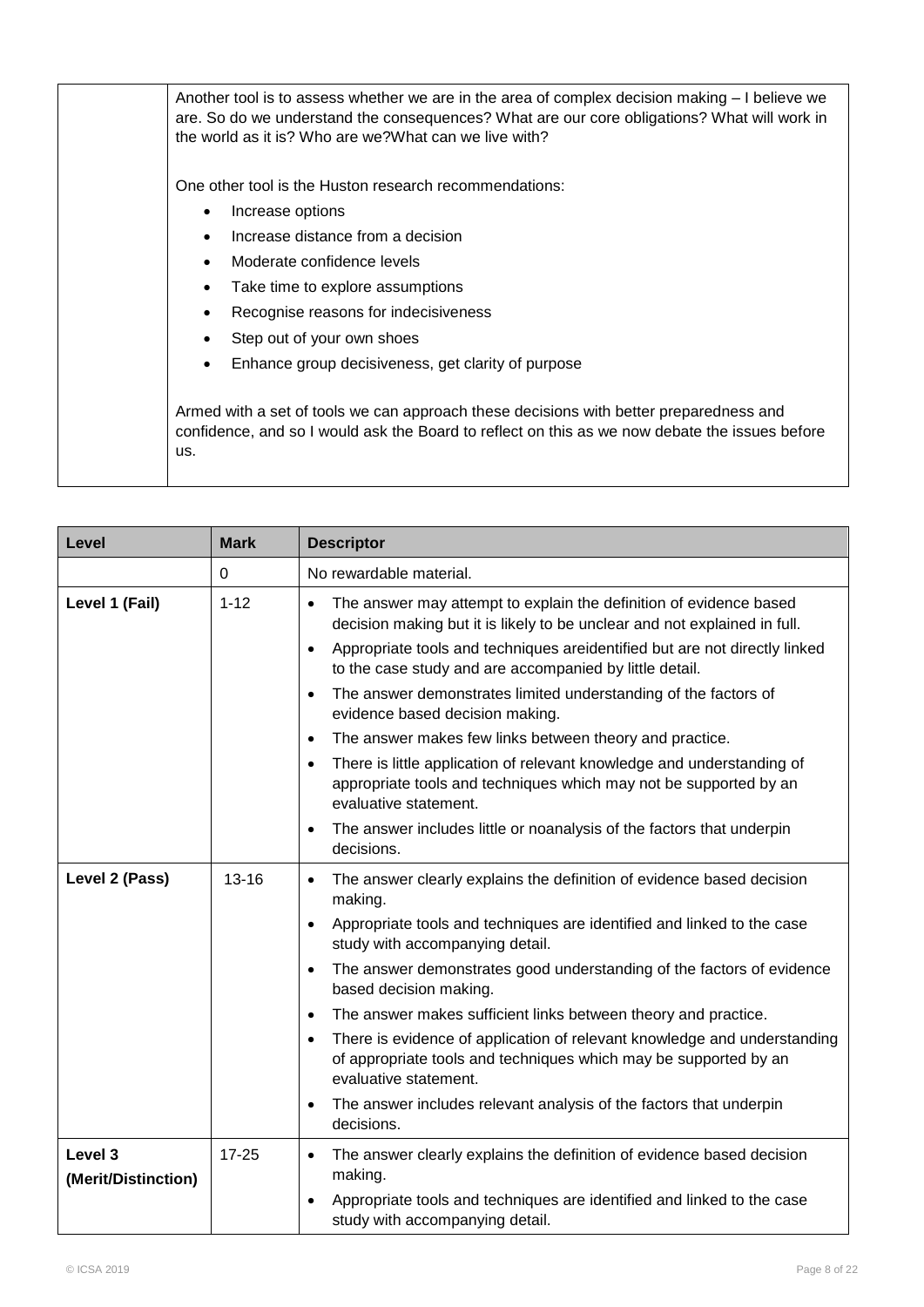|  | The answer demonstrates deep understanding of the factors of evidence<br>based decision making.                                                                       |
|--|-----------------------------------------------------------------------------------------------------------------------------------------------------------------------|
|  | The answer makes strong links between theory and practice and expands<br>with further examples.                                                                       |
|  | There is evidence of application of relevant knowledge and understanding<br>of appropriate tools and techniques which may be supported by an<br>evaluative statement. |
|  | The answer includes strong analysis of the factors that underpin<br>decisions.                                                                                        |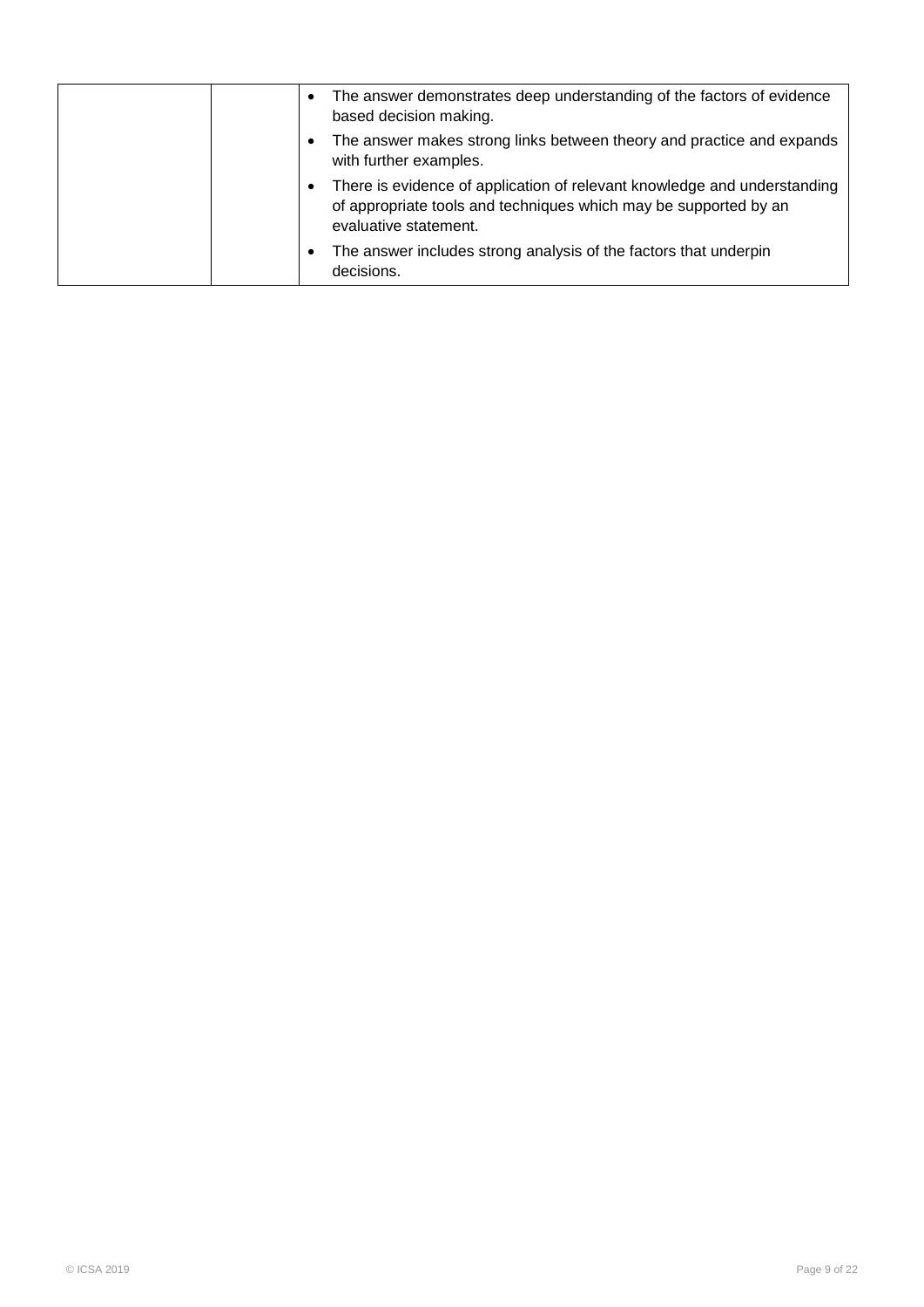| <b>Question</b><br>number | <b>Indicative content</b>                                                                                                                                                                                                                                                                                                                                                                                                                                                                                                                                                                                                                                                                                                                                                                                                                                     |
|---------------------------|---------------------------------------------------------------------------------------------------------------------------------------------------------------------------------------------------------------------------------------------------------------------------------------------------------------------------------------------------------------------------------------------------------------------------------------------------------------------------------------------------------------------------------------------------------------------------------------------------------------------------------------------------------------------------------------------------------------------------------------------------------------------------------------------------------------------------------------------------------------|
| 3(a)<br>12 marks          | Answers should demonstrate the ability to see different perspectives at work in the way the 992<br>Board is managing its reputation. Answers should reflect on different individual and collective<br>"lenses" and the reasons for these, and relate them closely to directors' duties.                                                                                                                                                                                                                                                                                                                                                                                                                                                                                                                                                                       |
|                           | Answers could include the following content:                                                                                                                                                                                                                                                                                                                                                                                                                                                                                                                                                                                                                                                                                                                                                                                                                  |
|                           | The most effective Boards are the ones that can harness a combination of individual and<br>collective perspectives or "lenses" and harness these with the wide variety of stakeholder<br>influences that are faced. Only in this way can the 992 Board truly review the threats to its<br>reputation. Given the stage that the company is at, considering a sale of the business,<br>reputational management is a critical responsibility of the Board.                                                                                                                                                                                                                                                                                                                                                                                                       |
|                           | The 992 Board faces a distinct split in the perspectives of the Board members bwtween those<br>who favour the owners view of driving performance in order to expedite a sale, namely Mike,<br>Sarah and the appointed NEDs, Marcus and Sven. The other two NEDs, John and Leoni, and<br>quite possibly Andy, the CFO, have the interests of the workforce, and therefore will more readily<br>consider the views of the majority of the stakeholders, such as the Trade Unions, Regulators<br>and workforce. A company that is well-disposed to its workforce and acts in their interests, is<br>usually able to maintain a more favourable reputation with the wider public.                                                                                                                                                                                 |
|                           | With the issue of the manufacturing accident, there is a clear pointer to section 172 of the<br>Companies Act 2006. This director's duty directs: a director must act in a way he considers, in<br>good faith, would be most likely to promote the success of the company for the benefit of its<br>members as a whole". The duty then sets out a number of factors, all of which are relevant to the<br>situation facing 992. The accident, and the response to its aftermath, is the major threat facing<br>the 992 reputation.                                                                                                                                                                                                                                                                                                                             |
|                           | For the directors that are acting in accordance with the wishes of the private equity owners (and<br>this itself might not be acting in the best interests of the company), they could focus on the sale<br>and say that it is in the interests of the employees' future job prospects, as well as the need to<br>foster business relationships. They are also acting fairly as between members of the company,<br>in this case almost certainly the owners. Finally they could be saying that by introducing<br>Enviropoz, they are attempting to improve the impact on the environment. This in many ways,<br>illustrates the challenge faced by all directors, namely that they can make decisions which seem<br>to be beneficial to reputation and can promote future success, but which in the short-term can be<br>criticised heavily by other parties. |
|                           | For the other directors, they are also concerned for the employees, for different reasons, namely<br>their safety. They are also concerned to preserve a reputation for high standards of business<br>conduct, in this case for health and safety best practice. There is also an argument that these<br>directors are also considering the impact of the company's operations on the community and<br>environment, in maintaining safe work spaces.                                                                                                                                                                                                                                                                                                                                                                                                          |
|                           | Overall with 992, there are different forces at work that influence the behaviours and decisions of<br>the directors. All of these influences have a direct bearing on 992's reputation, and it is possible<br>to demonstrate that the directors are all influencing reputation in a mixture of ways, for a different<br>series of intended outcomes.                                                                                                                                                                                                                                                                                                                                                                                                                                                                                                         |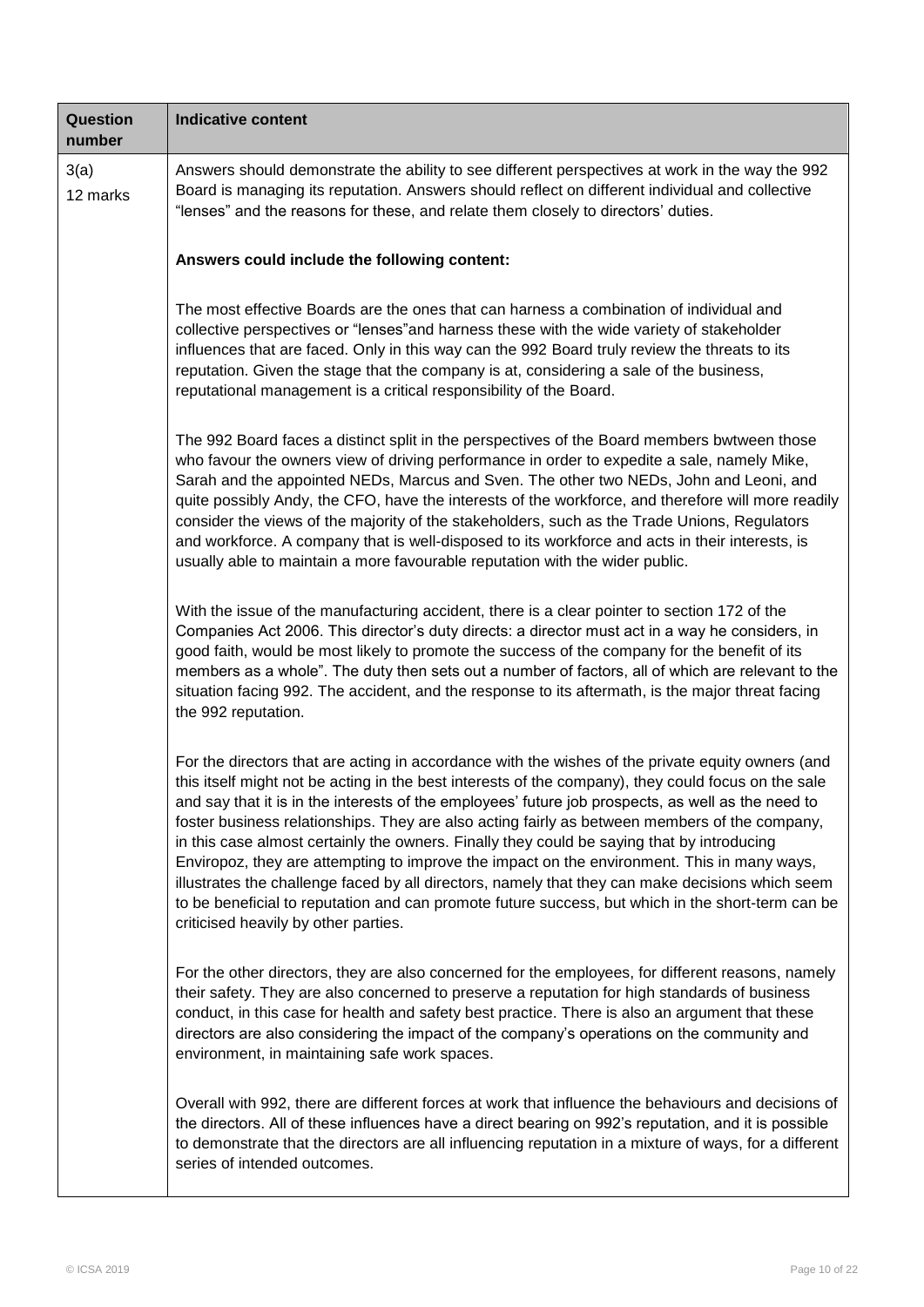| Level                                     | <b>Mark</b> | <b>Descriptor</b>                                                                                                                                                                                                                                                                                                                                                                                                                                                                                                                                                                                                                |
|-------------------------------------------|-------------|----------------------------------------------------------------------------------------------------------------------------------------------------------------------------------------------------------------------------------------------------------------------------------------------------------------------------------------------------------------------------------------------------------------------------------------------------------------------------------------------------------------------------------------------------------------------------------------------------------------------------------|
|                                           | $\mathbf 0$ | No rewardable material.                                                                                                                                                                                                                                                                                                                                                                                                                                                                                                                                                                                                          |
| Level 1 (Fail)                            | $1 - 5$     | The answer may attempt to explain the different viewpoints of directors<br>and their interests but it is likely to be unclear and not explained in full.<br>The answer demonstrates little or nounderstanding of the factors that<br>$\bullet$<br>underpin company reputation. This is communicated in a basic way with<br>simple or generalised statements.<br>The answer makes few links between theory and practice.<br>$\bullet$<br>The answer includes limited analysis of the factors that underpin<br>organisational reputation.<br>Any analysis is not used to make a judgement, particularly on the longer<br>$\bullet$ |
|                                           |             | term view, and is not supported by examples.                                                                                                                                                                                                                                                                                                                                                                                                                                                                                                                                                                                     |
| Level 2 (Pass)                            | $6 - 7$     | The answer clearly explains the different viewpoints of directors and their<br>$\bullet$<br>interests.<br>The answer demonstrates good understanding of the factors that<br>underpin organisational reputation. This is communicated in an effective<br>way with comprehensive statements.<br>The answer makes relevant links between theory and practice.<br>$\bullet$<br>The answer includes sufficient analysis of the factors that underpin<br>organisational reputation.<br>Analysis is used to make a judgement, particularly on the longer term<br>view.                                                                  |
| Level <sub>3</sub><br>(Merit/Distinction) | $8 - 12$    | The answer clearly explains the different viewpoints of directors and their<br>$\bullet$<br>interests.<br>The answer demonstrates good understanding of the factors that<br>underpin organisational reputation. This is communicated in an effective<br>way with comprehensive statements and further examples.<br>The answer makes relevant links between theory and practice.<br>٠<br>The answer includes detailed analysis of the factors that underpin<br>organisational reputation.<br>Analysis is used to make a clearjudgement, particularly on the longer<br>term view, and is supported by examples.                    |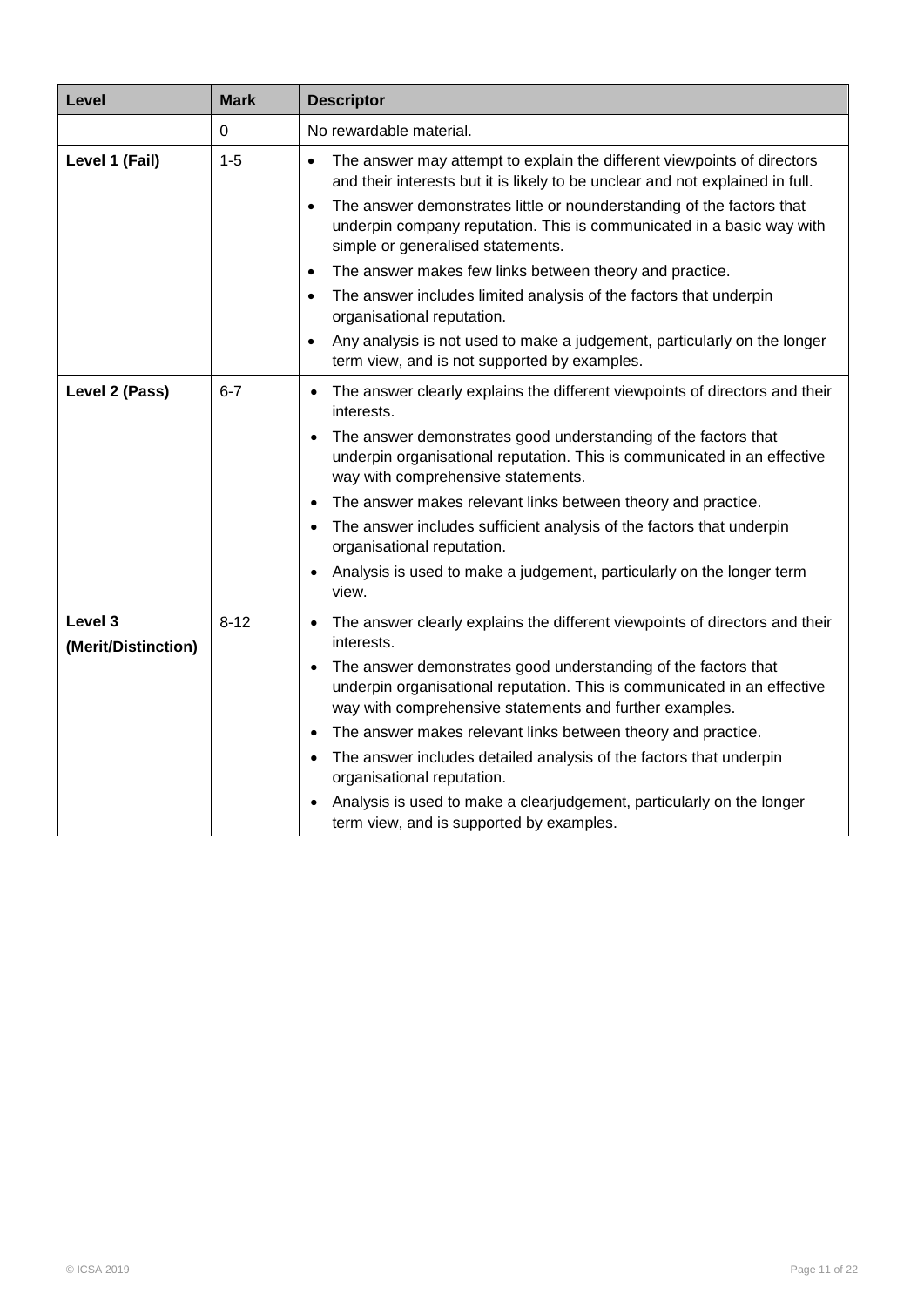| Question<br>number | <b>Indicative content</b>                                                                                                                                                                                                                                                                                                                                                                               |  |  |  |
|--------------------|---------------------------------------------------------------------------------------------------------------------------------------------------------------------------------------------------------------------------------------------------------------------------------------------------------------------------------------------------------------------------------------------------------|--|--|--|
| 3(b)<br>13 marks   | Answers should demonstrate a broad understanding of how to construct an engagement plan,<br>factoring in the recent manufacturing accident, but with a view to the future sale of the company<br>and the need to present it in the best possible light.                                                                                                                                                 |  |  |  |
|                    | Answers could include the following content                                                                                                                                                                                                                                                                                                                                                             |  |  |  |
|                    | An effective communications plan is needed to proceed with plans to sell 992. As well as the<br>usual points of interest for would-be buyers, the Board needs to consider the more unique<br>aspects faced by 992. At the heart of stakeholder engagement is the need to create and<br>maintain an effective dialogue, which may well vary between stakeholders with the content<br>changing over time. |  |  |  |
|                    | The first is the manufacturing accident and the ongoing reputational issues that this presents.                                                                                                                                                                                                                                                                                                         |  |  |  |
|                    | Who are the stakeholders?<br>The Health and Safety Regulator<br>$\bullet$<br>The Trade Unions<br>$\bullet$<br>The Media<br>$\bullet$<br>992's employees<br>$\bullet$<br>The local community<br>What are the key concerns?                                                                                                                                                                               |  |  |  |
|                    | Is the company safe?<br>$\bullet$<br>Could the accident happen again?<br>$\bullet$<br>Did we look after the injured?<br>$\bullet$<br>Have we dealt with the inspection teams and trade unions effectively and professionally?<br>Do we have a broad view?                                                                                                                                               |  |  |  |
|                    | What have we done?<br>Did we listen to stakeholder views and respond?<br>$\bullet$<br>Have we been transparent where appropriate?<br>$\bullet$<br>Is our messaging consistent between stakeholders?<br>$\bullet$<br>Are we overcoming stakeholdrer concerns?                                                                                                                                            |  |  |  |
|                    | A second aspect to be communicated could be the launch of the new product Enviropz.                                                                                                                                                                                                                                                                                                                     |  |  |  |
|                    | Here the stakeholders are:<br>Potential valuers of the business<br>The employees whos future depends upon it<br>$\bullet$<br>The media - who can help 992 sell it<br>What is the market for the product?                                                                                                                                                                                                |  |  |  |
|                    | What is special about it?<br>Have we maximised our reputational opportunity?                                                                                                                                                                                                                                                                                                                            |  |  |  |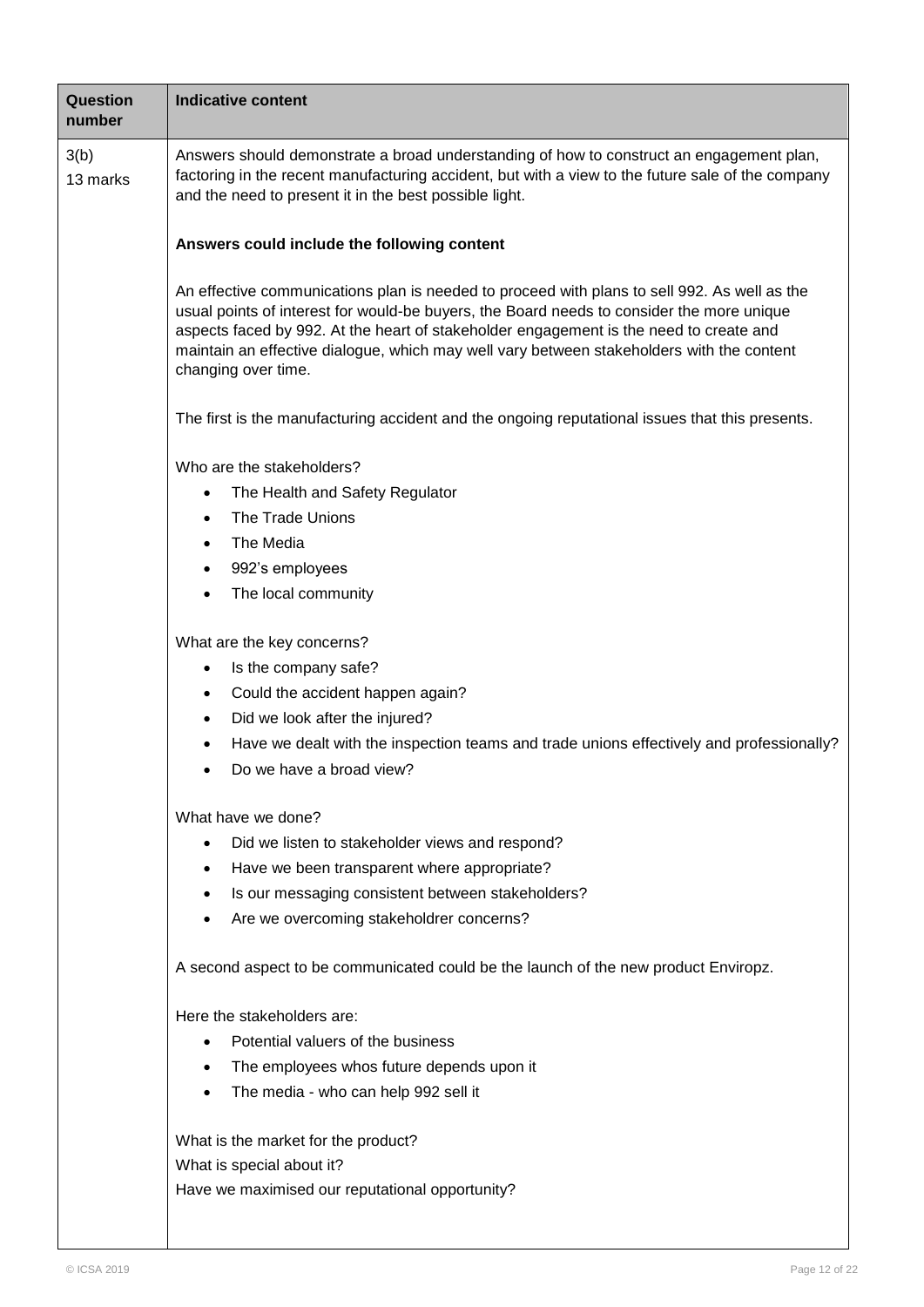| An effective plan will consider these questions and where appropriate provide answers in the<br>context of each stakeholder. In this way 992 can build up a picture to be communicated which it<br>can then measure regularly to see if its strategy is working. Companies that take time to deliver<br>this kind of approach nearly always see an improvement in their reputations and are able to<br>control their messages more easily. |
|--------------------------------------------------------------------------------------------------------------------------------------------------------------------------------------------------------------------------------------------------------------------------------------------------------------------------------------------------------------------------------------------------------------------------------------------|
|                                                                                                                                                                                                                                                                                                                                                                                                                                            |

| Level                          | <b>Mark</b> | <b>Descriptor</b>                                                                                                                                                                       |
|--------------------------------|-------------|-----------------------------------------------------------------------------------------------------------------------------------------------------------------------------------------|
|                                | 0           | No rewardable material.                                                                                                                                                                 |
| Level 1 (Fail)                 | $1-6$       | The answer may attempt to explain the definition of stakeholder<br>$\bullet$<br>engagement but it is likely to be unclear and not explained in full.                                    |
|                                |             | The answer demonstrates limited understanding of the factors that<br>$\bullet$<br>underpin communication. This is communicated in a basic way with<br>simple or generalised statements. |
|                                |             | Points made are superficial and not directly linked to the scenario in the<br>$\bullet$<br>case study.                                                                                  |
|                                |             | The answer fails to include analysis of the key factors of concern and<br>$\bullet$<br>appropriate actions e.g. with regard to the accident.                                            |
|                                |             | Any analysis is not used to make a judgementor identify what is needed<br>in preparation for the sale, and is not supported by examples.                                                |
| Level 2 (Pass)                 | $7 - 8$     | The answer clearly explains the definition of stakeholder engagement and<br>$\bullet$<br>the need for open dialogue.                                                                    |
|                                |             | The answer demonstrates good understanding of the factors that<br>$\bullet$<br>underpin communication.                                                                                  |
|                                |             | Several points made are relevant and directly linked to the scenario in the<br>$\bullet$<br>case study.                                                                                 |
|                                |             | The answer includes some analysis of the key factors of concern and<br>$\bullet$<br>appropriate actions e.g. with regard to the accident.                                               |
|                                |             | Any analysis is used to make a judgement or identify what is needed, for<br>example with preparation for the sale, and is supported by examples.                                        |
| Level 3<br>(Merit/Distinction) | $9 - 13$    | The answer clearly explains the definition of stakeholder engagement and<br>$\bullet$<br>the need for open dialogue.                                                                    |
|                                |             | The answer demonstrates deep understanding of the factors that<br>underpin communication.                                                                                               |
|                                |             | All points made are relevant and directly linked to the scenario in the case<br>$\bullet$<br>study.                                                                                     |
|                                |             | The answer includes robust analysis of the key factors of concern and<br>$\bullet$<br>appropriate actions e.g. with regard to the accident.                                             |
|                                |             | Any analysis is used to make a judgement or identify what is needed, for<br>example with preparation for the sale, and the need to maximise<br>reputational opportunity.                |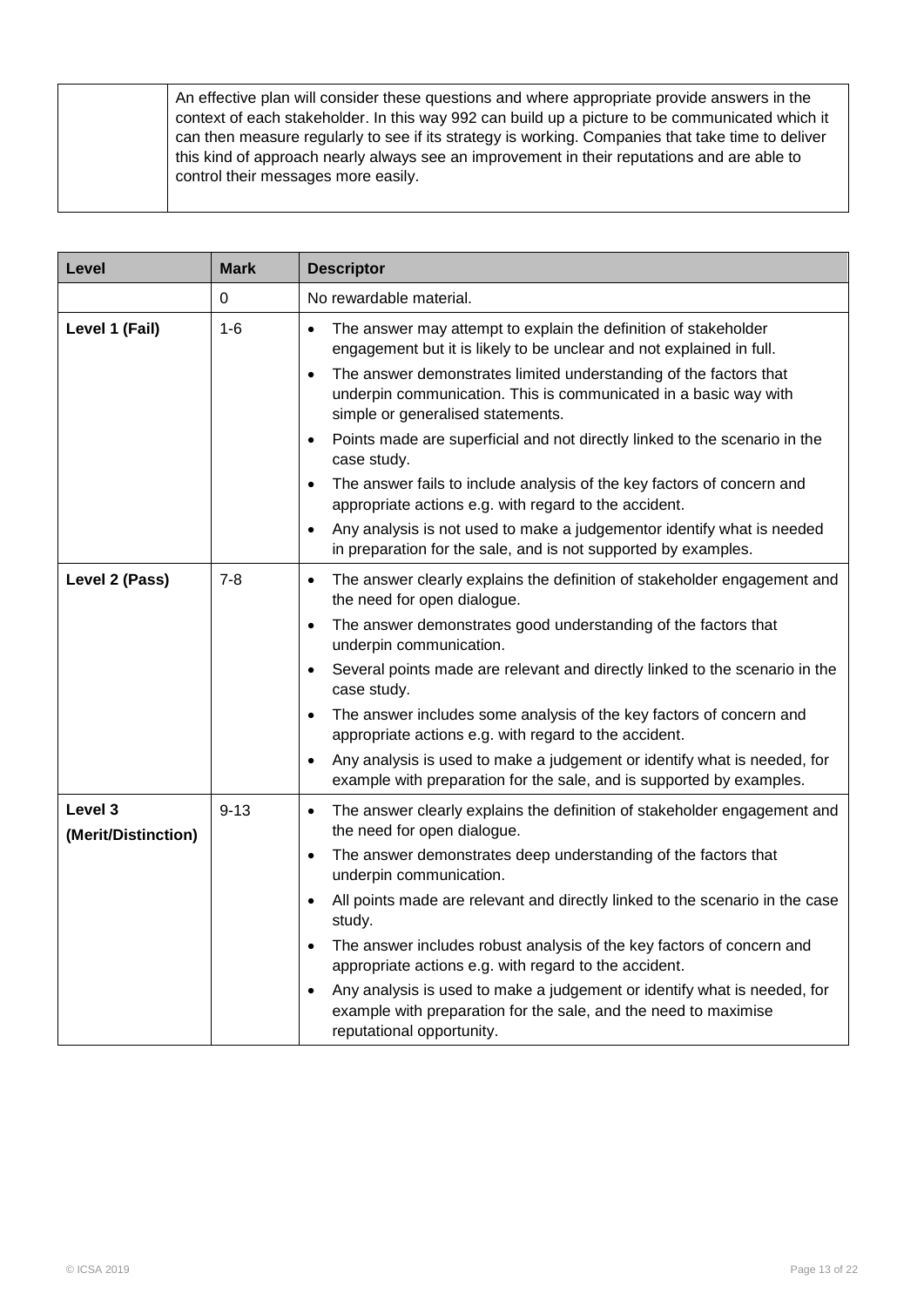| <b>Question</b><br>number | <b>Indicative content</b>                                                                                                                                                                                                                                                                                                                                                                                                                                                                                                                                                                                                                                                                                                                                                                                                                                                                                                                                                |
|---------------------------|--------------------------------------------------------------------------------------------------------------------------------------------------------------------------------------------------------------------------------------------------------------------------------------------------------------------------------------------------------------------------------------------------------------------------------------------------------------------------------------------------------------------------------------------------------------------------------------------------------------------------------------------------------------------------------------------------------------------------------------------------------------------------------------------------------------------------------------------------------------------------------------------------------------------------------------------------------------------------|
| 4<br>25 marks             | Answers should demonstrate an ability to analyse the 992 Board in terms of the directors'<br>individual understanding of their responsibilities, their ethics and cultural influences. Much of this<br>can then be connected to the way in which they conduct their Board meetings.                                                                                                                                                                                                                                                                                                                                                                                                                                                                                                                                                                                                                                                                                      |
|                           | Answers could include the following content:                                                                                                                                                                                                                                                                                                                                                                                                                                                                                                                                                                                                                                                                                                                                                                                                                                                                                                                             |
|                           | The 992 directors reflect anumber of differing and complex dynamics. At the heart of this Board<br>there seems to be a deep-rooted cultural issue which is the dominant influence of the private<br>equity owners. It affects the behaviours of four of the seven directors and means that the Board<br>finds it hard to agree or reach consensus on many of the key issues that it faces. When the likely<br>response of a director can be predicted to this extent it is much more difficult for decision-<br>making, as balanced considerations and discussions are at risk of being inhibited. Disparities in<br>their remuneration also reveals that the directors do not necessarily share the same information,<br>and the owner-focused directors probably have much more information as a result of the<br>Owners' Committee meetings, another unhealthy feature of the 992 structure, as it appears to<br>dominate the Board, and is controlled by the owners. |
|                           | Ethical considerations vary, with only three directors (John, Leoni and Andy) appearing to have<br>the workforce's interests at heart. There is also a lack of shared purpose, which may well<br>account for the difficulty in conducting Board meetings. The quality of Board meetings is vital to<br>business effectiveness because Boards often meet episodically, have to grapple with complex<br>problems and make decisions with significant implications. When they do sit down together,<br>Boards have to be efficient and effective.                                                                                                                                                                                                                                                                                                                                                                                                                           |
|                           | Meeting dynamics can be divided into four categories:                                                                                                                                                                                                                                                                                                                                                                                                                                                                                                                                                                                                                                                                                                                                                                                                                                                                                                                    |
|                           | Temporal – length of meeting, promptness of start and end, use of regular breaks and<br>appropriate time of the day                                                                                                                                                                                                                                                                                                                                                                                                                                                                                                                                                                                                                                                                                                                                                                                                                                                      |
|                           | Physical – lighting, ambient noise, temperature, refreshments, seating layout, use of<br>$\bullet$<br>technology and appropriate space                                                                                                                                                                                                                                                                                                                                                                                                                                                                                                                                                                                                                                                                                                                                                                                                                                   |
|                           | Proceedural - meeting goals, agenda management, effective planning arrangements,<br>good papers and data, effective minutes                                                                                                                                                                                                                                                                                                                                                                                                                                                                                                                                                                                                                                                                                                                                                                                                                                              |
|                           | Atttendee characteristics – number of attendees                                                                                                                                                                                                                                                                                                                                                                                                                                                                                                                                                                                                                                                                                                                                                                                                                                                                                                                          |
|                           | From what we have been told about 992, a number of the above factors are in play. The<br>meetings are not frequent enough or at regular intervals, which places even greater strain on the<br>decision process. This means that a calendar of the Board's decisions cannot be planned or<br>maintained. We learn that the directors find the meetings arduous, too long and recognise that<br>they have divided into two groups, one in favour of the Owners' plans and one against. This is a<br>classic example of a factionalised or polarised Board which cannot easily overcome its culture to<br>make decisions or lead the business.                                                                                                                                                                                                                                                                                                                              |
|                           | We know that the Chair does not conduct the Board effectively, by failing to stick to timing, not<br>following his agenda and not managing the debate. The impact of this is a lack of clear decisions<br>made, and an inability to get to grips with the consequences of the manufacturing accident. This,<br>in turn, has damaged the company's reputation and affected its relationships with a number of<br>stakeholders who are essential to 992's future wellbeing.                                                                                                                                                                                                                                                                                                                                                                                                                                                                                                |
|                           | There is also reference to a large number of additional attendees. This a common cause of<br>poorly functioning Boards. This presence almost certainly impairs the progress of meetings,<br>distracts the directors and complicates debate. A good Board needs to be alone, and will                                                                                                                                                                                                                                                                                                                                                                                                                                                                                                                                                                                                                                                                                     |

manage this aspect to ensure that distrations are kept to a minimum.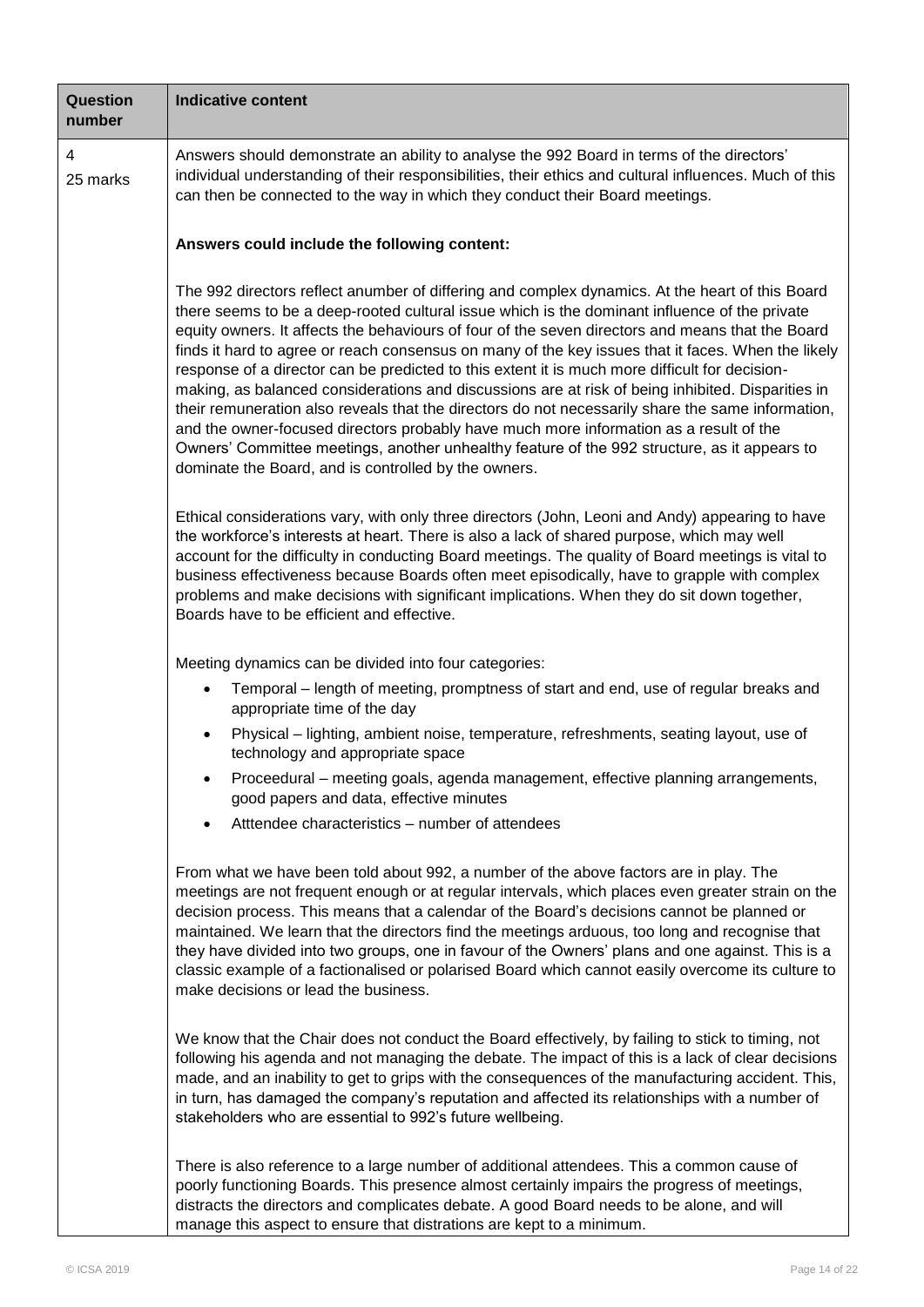| Level                          | <b>Mark</b> | <b>Descriptor</b>                                                                                                                                                 |
|--------------------------------|-------------|-------------------------------------------------------------------------------------------------------------------------------------------------------------------|
|                                | 0           | No rewardable material.                                                                                                                                           |
| Level 1 (Fail)                 | $1 - 12$    | The answer may attempt to discuss theeffectiveness of the Board<br>members and the culture displayed but it is likely to be unclear and not<br>explained in full. |
|                                |             | The answer demonstrates little or nounderstanding of the individual ethics<br>$\bullet$<br>of the Board members and the resulting boardroom.                      |
|                                |             | The answer makes few links between the theory and practice of meeting<br>$\bullet$<br>dynamics and culture.                                                       |
|                                |             | Points made are superficial and not directly linked to the scenario in the<br>$\bullet$<br>case study.                                                            |
|                                |             | There is little application of relevant knowledge and understanding which<br>$\bullet$<br>may not be supported by an evaluative statement.                        |
|                                |             | The answer includes limited analysis of the factors that underpin<br>$\bullet$<br>behaviours and influences and the resulting implications for the Board.         |
|                                |             | Any analysis is not used to make a judgementon how the situation could<br>$\bullet$<br>be resolved.                                                               |
| Level 2 (Pass)                 | $13 - 16$   | The answer clearly attempts to assess the effectiveness of the Board<br>$\bullet$<br>members and the culture displayed.                                           |
|                                |             | The answer demonstrates sufficient understanding of the individual ethics<br>$\bullet$<br>of the Board members and the impact.                                    |
|                                |             | The answer makes good links between the theory and practice of the four<br>$\bullet$<br>categories of meeting dynamics and relates to the case study.             |
|                                |             | There is clear application of relevant knowledge and understanding which<br>$\bullet$<br>may is supported by an evaluative statement.                             |
|                                |             | The answer includes analysis of the factors that underpin behaviours and<br>$\bullet$<br>influences and the resulting implications for the Board.                 |
|                                |             | Any analysis is used to make a judgement on how the situation could be<br>resolved.                                                                               |
| Level 3<br>(Merit/Distinction) | $17 - 25$   | The answer clearly attempts to assess the effectiveness of the Board<br>members and the culture displayed.                                                        |
|                                |             | The answer demonstrates deepunderstanding of the individual ethics of<br>$\bullet$<br>the Board members and the impact.                                           |
|                                |             | The answer makes good links between the theory and practice of the four<br>$\bullet$<br>categories of meeting dynamics and offers further examples.               |
|                                |             | There is clear application of relevant knowledge and understanding which<br>$\bullet$<br>is supported by an evaluative statement.                                 |
|                                |             | The answer includes analysis of the factors that underpin behaviours and<br>$\bullet$<br>influences and the resulting implications for the Board.                 |
|                                |             | Any analysis is used to make a judgement on how the situation could be<br>$\bullet$<br>resolved.                                                                  |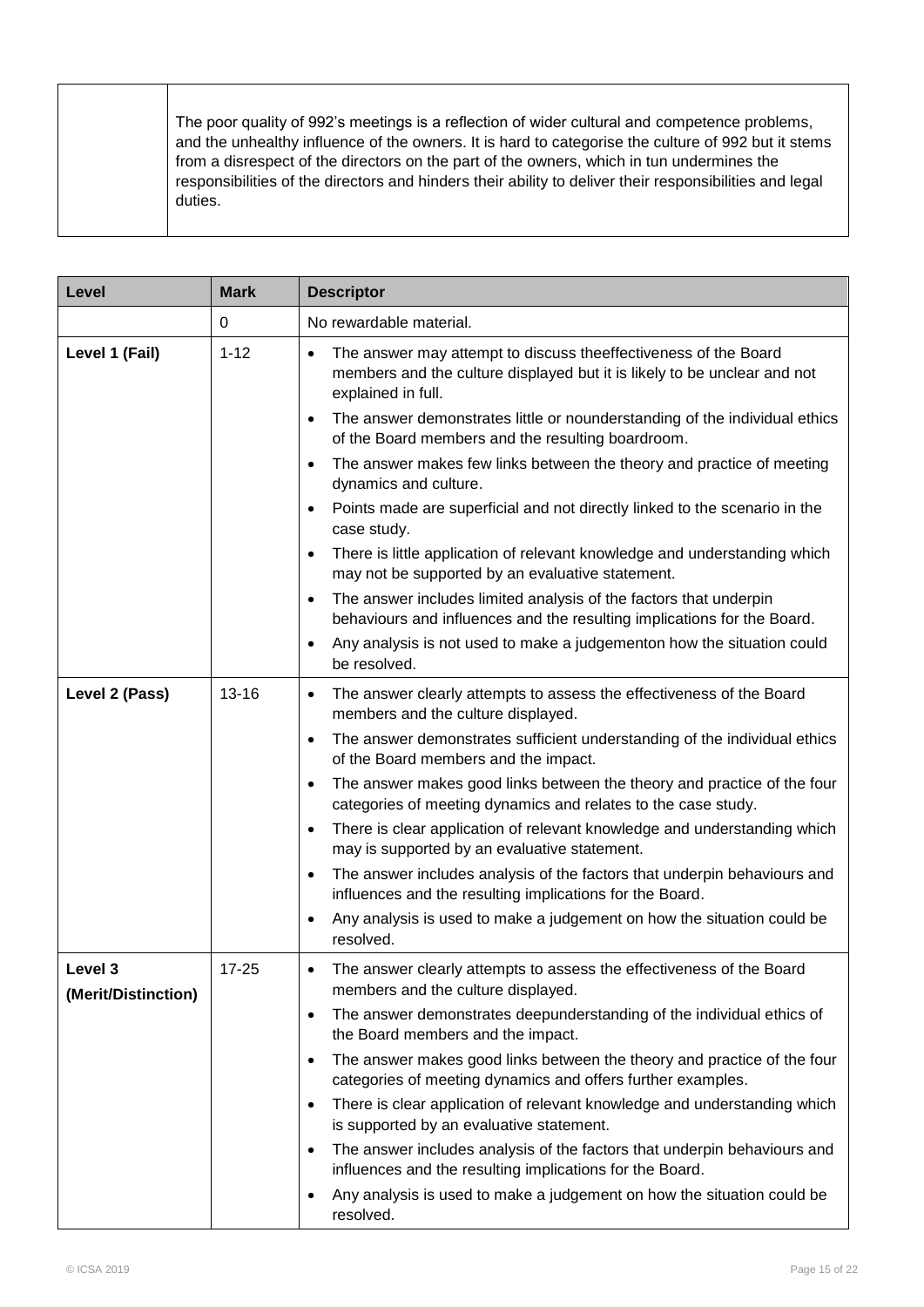## **Section B**

| <b>Question</b><br>number | <b>Indicative content</b>                                                                                                                                                                                                                                                                                                                                                                                                                                                                                                  |
|---------------------------|----------------------------------------------------------------------------------------------------------------------------------------------------------------------------------------------------------------------------------------------------------------------------------------------------------------------------------------------------------------------------------------------------------------------------------------------------------------------------------------------------------------------------|
| 5<br>25 marks             | Answers should demonstrate a clear understanding of the part that coaching can play in<br>developing businesses and Boards in particular. The syllabus sets out why the Company<br>Secretary can be so influential in the coaching sphere, both as a facilitator and in many ways as<br>a team coach themselves.                                                                                                                                                                                                           |
|                           | Answers could include the following content:                                                                                                                                                                                                                                                                                                                                                                                                                                                                               |
|                           | A 21 <sup>st</sup> Century governance professional must be able to provide access to coaching expertise as<br>well as performing some team coaching tasks themselves, particularly for the directors of an<br>organisation. This coaching activity includes individual coaching, mentoring, team coaching as<br>well as other personnel supervisory skills.                                                                                                                                                                |
|                           | Coaching is one of the major innovations in business leadership over past decades. It is seen as<br>an empowering technique which is often more effective than more neutral or directive leadership<br>techniques. This is considered especially true in the uniquely challenging context of a<br>boardroom.                                                                                                                                                                                                               |
|                           | Coaching can be defined as "unlocking a person's potential to maximise their own performance.<br>It is helping them to learn rather than teaching them.". Thre are four accepted facets to coaching,<br>namely:                                                                                                                                                                                                                                                                                                            |
|                           | Building a trusted coaching relationship<br>٠                                                                                                                                                                                                                                                                                                                                                                                                                                                                              |
|                           | Asking effective questions and listening to the responses                                                                                                                                                                                                                                                                                                                                                                                                                                                                  |
|                           | Supporting effective goal setting<br>٠                                                                                                                                                                                                                                                                                                                                                                                                                                                                                     |
|                           | Providing effective feedback<br>٠                                                                                                                                                                                                                                                                                                                                                                                                                                                                                          |
|                           | The coaching "mindset" holds belief in the person being coached such that they, with<br>appropriate support, can find answers to questions themselves, reducing dependency on others.<br>Coaching involves particular kinds of questions, designed to elicit the coachee's thoughts and to<br>frame these more clearly. Examples include:                                                                                                                                                                                  |
|                           | What's on your mind?                                                                                                                                                                                                                                                                                                                                                                                                                                                                                                       |
|                           | What is the real challenge for you here?                                                                                                                                                                                                                                                                                                                                                                                                                                                                                   |
|                           | What do you want to achieve?                                                                                                                                                                                                                                                                                                                                                                                                                                                                                               |
|                           | What are your options?<br>٠                                                                                                                                                                                                                                                                                                                                                                                                                                                                                                |
|                           | What will you do?                                                                                                                                                                                                                                                                                                                                                                                                                                                                                                          |
|                           | How can I help?                                                                                                                                                                                                                                                                                                                                                                                                                                                                                                            |
|                           | Individual coaching allows all of the above techniques to be applied in the context of individual<br>learning. It has been the default approach to coaching at a senior level and allows a bespoke<br>programme of support to be developed, and to evolve at the individual's own pace. It is focused<br>and controlled and personal. It is also a sign of personal status, with organisations including<br>coaching (and mentoring) as part of a benefits package for employees, particularly in<br>management positions. |
|                           | Team coaching is newer and probably the fastest growing trend in the coaching industry. Team<br>coaching applies similar principles but allows for more effective reach, being more cost and time<br>efficient. Team coaching allows particular mindsets to be developed in under-performing teams                                                                                                                                                                                                                         |

and helps to convery particular messages to help the team understand strengths and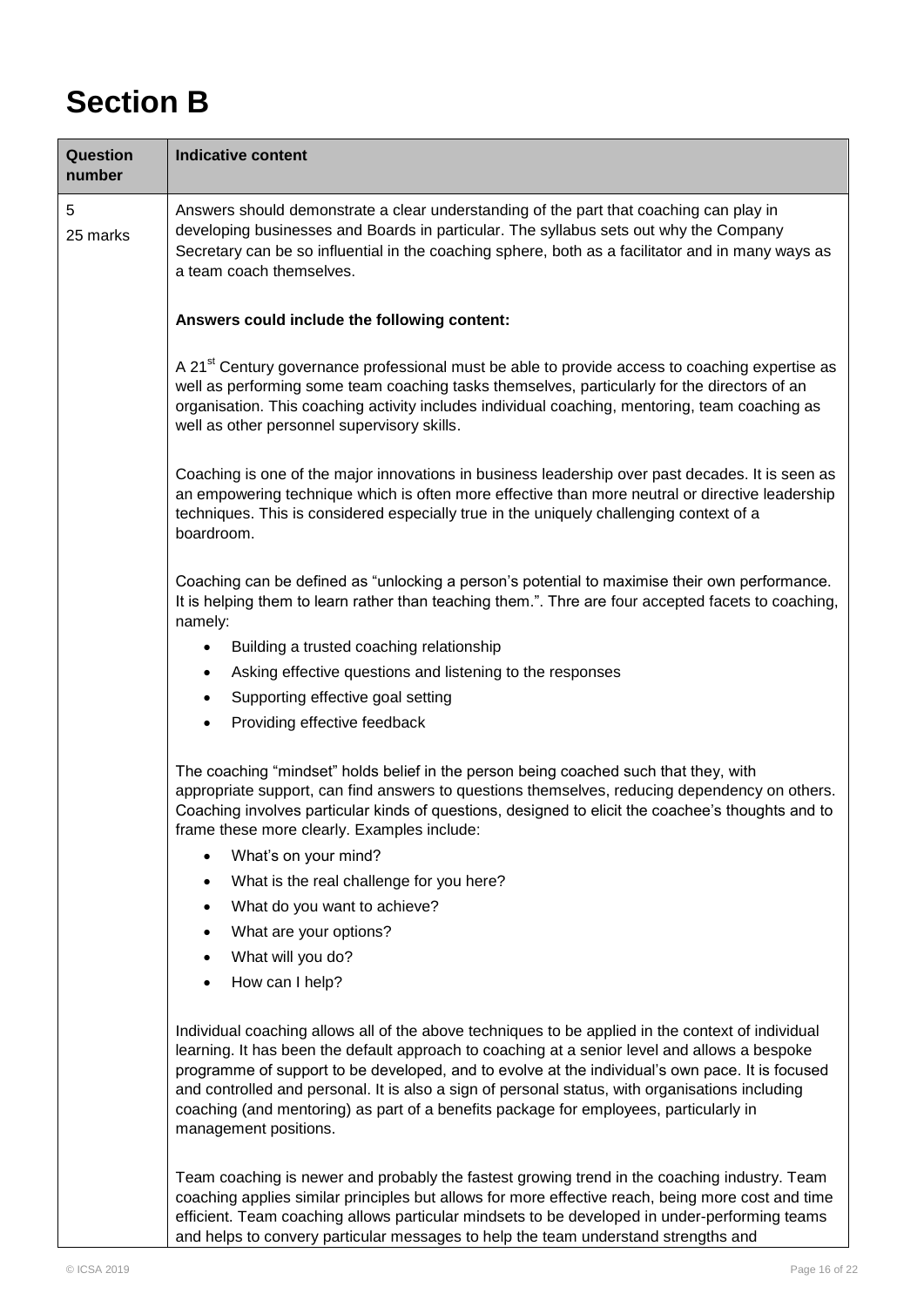| weaknesses. It is also incressingly being seen as a necessity for senior leadership teams, as it<br>can often allow them to develop an appropriate external focus on stakeholders that really drive<br>the Board's agenda.                                                                                                                                                                                                                                                                                                                                                                                                |
|---------------------------------------------------------------------------------------------------------------------------------------------------------------------------------------------------------------------------------------------------------------------------------------------------------------------------------------------------------------------------------------------------------------------------------------------------------------------------------------------------------------------------------------------------------------------------------------------------------------------------|
| Team coaching can allow the development of common purpose (through objective setting),<br>better collaboration, develop collective leadership and to achieve performance outcomes. In<br>summary it it can be a much more powerful version of coaching as it allows a number of<br>assistance disciplines to be built into a programme to develop a team. It therefore requires a<br>much greater set of skills on the part of a coach. Finally, team coaching can also involve<br>individual coaching sessions as part of its process.                                                                                   |
| The Company Secretary is well placed to have a role in facilitating coaching, particularly team<br>coaching for the directors. As this takes place over a long period of time, the Company Secretary<br>is in the best position to observe progress and to feedback to the Board. The Company<br>Secretary can deliver sensitive and independent facilitation to flush out deep-rooted issues,<br>tensions and ideas, all of which can be observed only by an individual close to the Board. If the<br>Company Secretary has to exhibit diplomatic skills, facilitating team coaching is a key test of that<br>diplomacy. |
| Facilitation can take many forms, from successful planning and co-ordination of meetings,<br>through to being a neutral decision maker acting for the best interests of the group in<br>determining content or course of action for the coaching programme. This can only be achieved<br>if there is a deep and trusted relationship between Company Secretary and Chair, as well as<br>with the other directors. The final set of skills in facilitation involves appropriate forms of<br>intervention, categorised as:                                                                                                  |
| Prescribing<br>$\bullet$                                                                                                                                                                                                                                                                                                                                                                                                                                                                                                                                                                                                  |
| Informing<br>$\bullet$                                                                                                                                                                                                                                                                                                                                                                                                                                                                                                                                                                                                    |
| Confronting<br>$\bullet$                                                                                                                                                                                                                                                                                                                                                                                                                                                                                                                                                                                                  |
| Cathartic                                                                                                                                                                                                                                                                                                                                                                                                                                                                                                                                                                                                                 |
| Catalytic                                                                                                                                                                                                                                                                                                                                                                                                                                                                                                                                                                                                                 |
| Supporting                                                                                                                                                                                                                                                                                                                                                                                                                                                                                                                                                                                                                |
| The Company Secretary can deploy one or more of these to enable the Board to adjust and<br>respond appropriately to coaching.                                                                                                                                                                                                                                                                                                                                                                                                                                                                                             |

| Level          | <b>Mark</b> | <b>Descriptor</b>                                                                                                                                             |
|----------------|-------------|---------------------------------------------------------------------------------------------------------------------------------------------------------------|
|                | 0           | No rewardable material.                                                                                                                                       |
| Level 1 (Fail) | $1 - 12$    | The answer may attempt to explain the differences between coachingand<br>$\bullet$<br>team coaching but it is likely to be unclear and not explained in full. |
|                |             | A few advantages and disadvantages are identified but are not directly<br>linked and are accompanied by little detail.                                        |
|                |             | The answer makes few links between theory and practice.                                                                                                       |
|                |             | There is little application of relevant knowledge.                                                                                                            |
|                |             | The answer includes limited analysis of the factors that underpin coaching<br>and the benefits of it.                                                         |
|                |             | Any analysis is not used to evaluate the role of the Company Secretary in<br>the coaching of the Board.                                                       |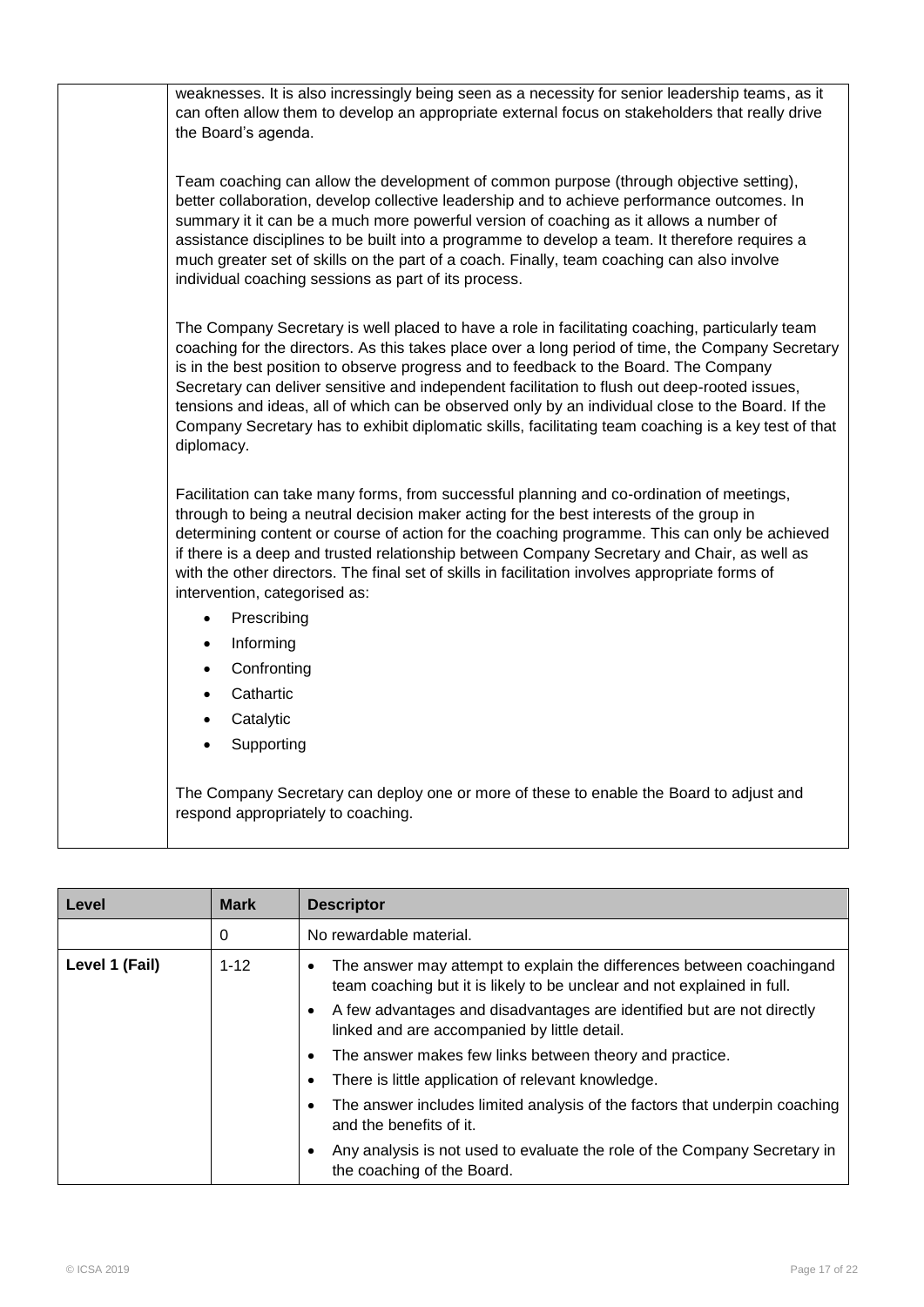| Level 2 (Pass)                 | $13 - 16$ | The answer explains the differences between coaching and team<br>coaching.                                             |
|--------------------------------|-----------|------------------------------------------------------------------------------------------------------------------------|
|                                |           | Advantages and disadvantages of the kinds of coaching are identified and<br>$\bullet$<br>directly linked.              |
|                                |           | The answer makes good links between theory and practice.<br>$\bullet$                                                  |
|                                |           | The answer shows good understanding andanalysis of the factors that<br>underpin coaching and the benefits of it.       |
|                                |           | Analysis is used to evaluate the role of the Company Secretary in the<br>$\bullet$<br>coaching of the Board.           |
| Level 3<br>(Merit/Distinction) | $17 - 25$ | The answer shows detailed differences between coaching and team<br>coaching.                                           |
|                                |           | Advantages and disadvantages of the kinds of coaching are identified and<br>$\bullet$<br>directly linked.              |
|                                |           | The answer illustrates good links between theory and practice and is able<br>$\bullet$<br>to expand on examples.       |
|                                |           | The answer shows good understanding and analysis of the factors that<br>٠<br>underpin coaching and the benefits of it. |
|                                |           | Deep Analysis is used to evaluate the role of the Company Secretary in<br>$\bullet$<br>the coaching of the Board.      |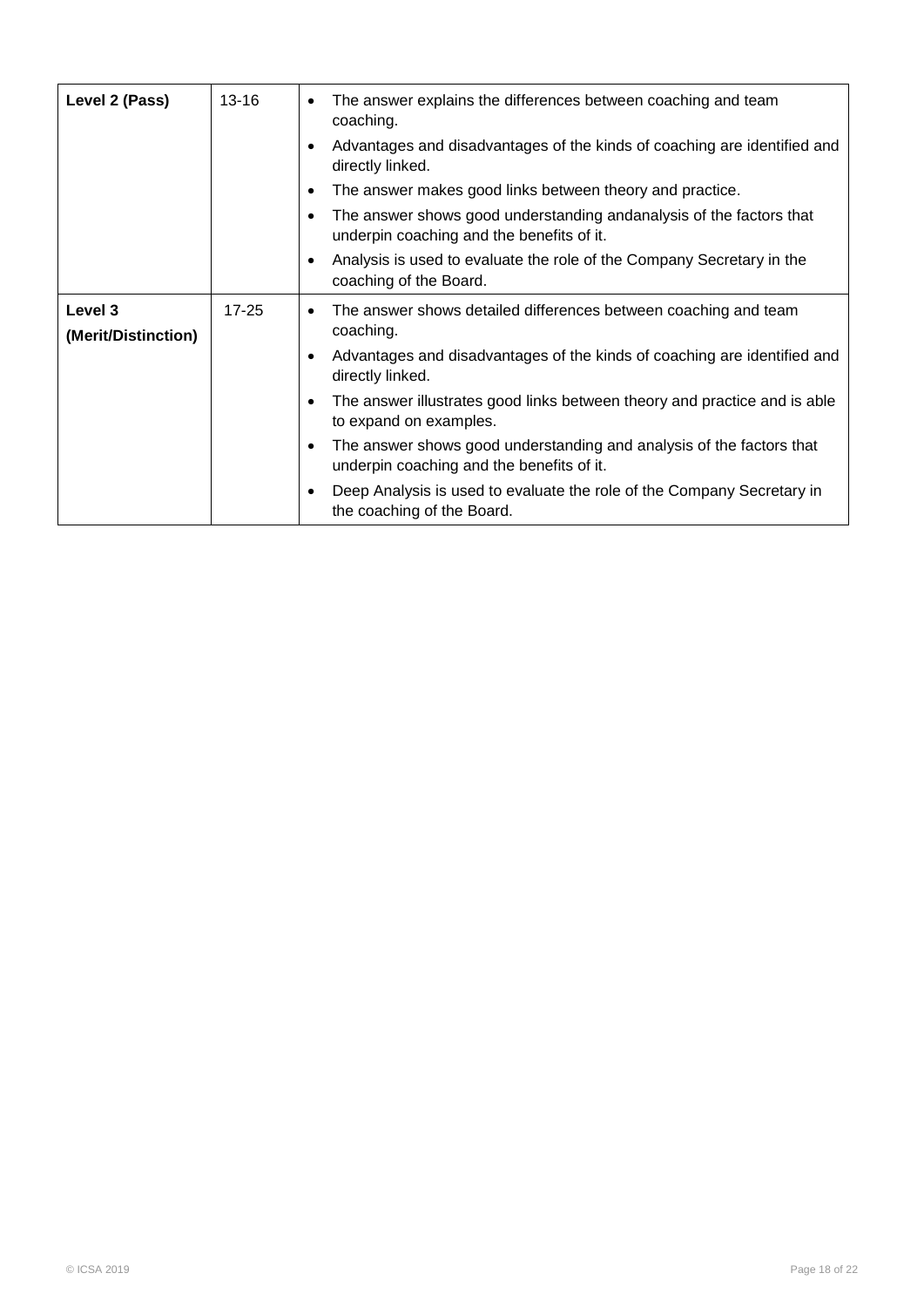| <b>Question</b><br>number | <b>Indicative content</b>                                                                                                                                                                                                                                                                                                                                                                                                                                                                                                                                                                                                                                                  |  |  |  |
|---------------------------|----------------------------------------------------------------------------------------------------------------------------------------------------------------------------------------------------------------------------------------------------------------------------------------------------------------------------------------------------------------------------------------------------------------------------------------------------------------------------------------------------------------------------------------------------------------------------------------------------------------------------------------------------------------------------|--|--|--|
| 6(a)<br>12 marks          | Answers should be set out as a briefing note to Vission's Chair and should demonstrate clear<br>understanding of the symptoms of stress and how these can impact the performance of<br>Vission'sBoard.                                                                                                                                                                                                                                                                                                                                                                                                                                                                     |  |  |  |
|                           | Answers could include the following content:                                                                                                                                                                                                                                                                                                                                                                                                                                                                                                                                                                                                                               |  |  |  |
|                           | Stress can be defined as "When demands placed upon an individual are perceived as either a<br>threat or an opportunity." This paradox lies at the heart of the issues surrounding modern<br>understanding of stress and its effects in the workplace. An individual's reaction cannot be<br>predicted, and so recognising the symptoms of a reaction to stress becomes very important.<br>Recognising these reactions is key to supporting individuals who are finding it hard to cope. The<br>Chair of Vission has expressed concern about boardroom tensions and so there are symptoms<br>that are commonly recognised which can be looked for in the Vission directors. |  |  |  |
|                           | Symptoms can be divided into two broad categories. Both have an impact on health, life<br>expectancy and on the loss of working days for employers. It is a very common problem which is<br>not always dealt with effectively. Modern issues such as the rise of digitisation and technology<br>only seem to be increasing the burdens on indivduals, who can always be reached and who can<br>never escape being in contact.                                                                                                                                                                                                                                              |  |  |  |
|                           | Cognitive symptoms reveal pressures bearing on the mental wellbeing of individuals and can<br>include:                                                                                                                                                                                                                                                                                                                                                                                                                                                                                                                                                                     |  |  |  |
|                           | Memory problems<br>٠                                                                                                                                                                                                                                                                                                                                                                                                                                                                                                                                                                                                                                                       |  |  |  |
|                           | Indecision<br>$\bullet$                                                                                                                                                                                                                                                                                                                                                                                                                                                                                                                                                                                                                                                    |  |  |  |
|                           | Poor judgement<br>$\bullet$                                                                                                                                                                                                                                                                                                                                                                                                                                                                                                                                                                                                                                                |  |  |  |
|                           | Attention deficit                                                                                                                                                                                                                                                                                                                                                                                                                                                                                                                                                                                                                                                          |  |  |  |
|                           | Self-doubt                                                                                                                                                                                                                                                                                                                                                                                                                                                                                                                                                                                                                                                                 |  |  |  |
|                           | Cognitive issues can be harder to detect and harder to deal with.                                                                                                                                                                                                                                                                                                                                                                                                                                                                                                                                                                                                          |  |  |  |
|                           | Physical symptoms are more visible and affect the body as opposed to the mind. These include:<br>Chest pains                                                                                                                                                                                                                                                                                                                                                                                                                                                                                                                                                               |  |  |  |
|                           | Blood pressure problems                                                                                                                                                                                                                                                                                                                                                                                                                                                                                                                                                                                                                                                    |  |  |  |
|                           | Immunosuppression<br>٠                                                                                                                                                                                                                                                                                                                                                                                                                                                                                                                                                                                                                                                     |  |  |  |
|                           | Aches and pains                                                                                                                                                                                                                                                                                                                                                                                                                                                                                                                                                                                                                                                            |  |  |  |
|                           | Skin problems<br>٠                                                                                                                                                                                                                                                                                                                                                                                                                                                                                                                                                                                                                                                         |  |  |  |
|                           | Indigestion                                                                                                                                                                                                                                                                                                                                                                                                                                                                                                                                                                                                                                                                |  |  |  |
|                           | Irritable bowel problems                                                                                                                                                                                                                                                                                                                                                                                                                                                                                                                                                                                                                                                   |  |  |  |
|                           | The problems at Vission seem to stem from the relationship between the CEO and HR Director,<br>with the latter suffering from a lack of confidence. There is also a suggestion that lower levels of<br>management are being put under pressure too. The problems for Boards, as with any other<br>category of worker, can be immediate. In more senior teams, having the ability to understand<br>and recognise these symptoms is critical. High performing individuals can often be the last<br>people to acknowledge the symptoms of stress, or to recognise when they switch from thriving to<br>struggling with stress.                                                |  |  |  |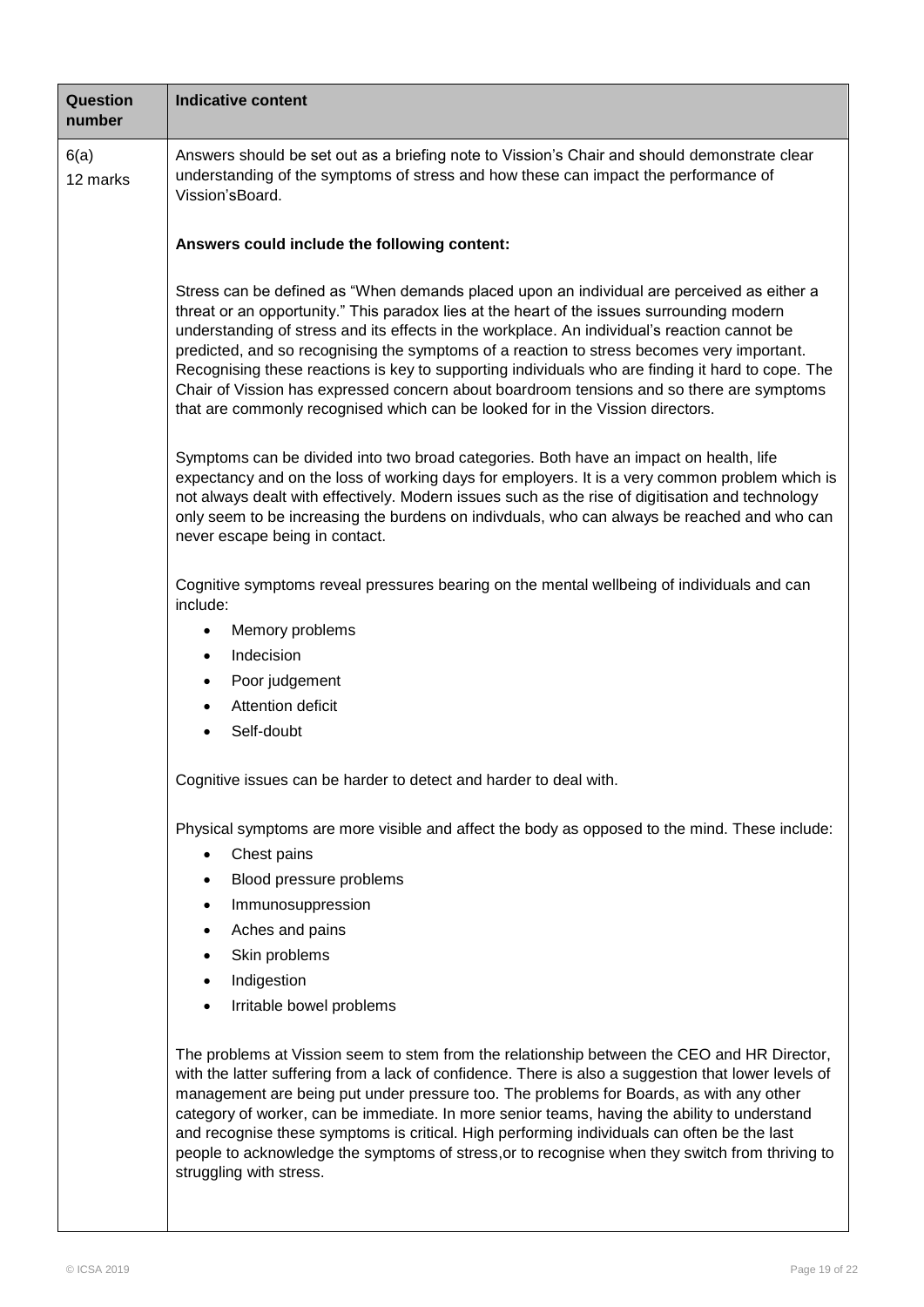| Level                          | <b>Mark</b> | <b>Descriptor</b>                                                                                                                                                                                       |
|--------------------------------|-------------|---------------------------------------------------------------------------------------------------------------------------------------------------------------------------------------------------------|
|                                | 0           | No rewardable material.                                                                                                                                                                                 |
| Level 1 (Fail)                 | $1 - 5$     | The answer may attempt to explain the symptoms of stress and how<br>this is likely to have affected the behaviours in the boardroom but it is<br>likely to be unclear and not explained in full.        |
|                                |             | The answer demonstrates limited understanding of the factors that<br>$\bullet$<br>underpin stress and how they manifest in the boardroom.                                                               |
|                                |             | The answer makes few links between theory and practice.<br>$\bullet$                                                                                                                                    |
|                                |             | Points made are superficial and not directly linked.<br>$\bullet$                                                                                                                                       |
|                                |             | There is little application of relevant knowledge and understanding<br>$\bullet$<br>which may not be supported by an evaluative statement.                                                              |
|                                |             | The answer includes limited analysis of the factors that underpin stress<br>$\bullet$<br>and the symptoms.                                                                                              |
| Level 2 (Pass)                 | $6 - 7$     | The answer clearly explains the symptoms of stress and how this is<br>$\bullet$<br>likely to have affected the behaviours in the boardroom.                                                             |
|                                |             | The answer demonstrates good understanding of the factors that<br>$\bullet$<br>underpin stress and how they manifest in the boardroom.                                                                  |
|                                |             | The answer makes relevant links between theory and practice.<br>$\bullet$                                                                                                                               |
|                                |             | There is application of relevant knowledge and understanding.<br>$\bullet$                                                                                                                              |
|                                |             | The answer includes analysis of the factors that underpin stress and the<br>$\bullet$<br>symptoms. The answer demonstrates understanding of how behaviours<br>have been affected in the boardroom.      |
| Level 3<br>(Merit/Distinction) | $8 - 12$    | The answer clearly explains the symptoms of stress and how this is<br>$\bullet$<br>likely to have affected the behaviours in the boardroom.                                                             |
|                                |             | The answer demonstrates deeper understanding of the factors that<br>$\bullet$<br>underpin stress and how they manifest in the boardroom.                                                                |
|                                |             | The answer has relevant links between theory and practice and<br>$\bullet$<br>supports with further examples.                                                                                           |
|                                |             | There is good application of relevant knowledge and understanding.<br>$\bullet$                                                                                                                         |
|                                |             | The answer includes analysis of the factors that underpin stress and the<br>$\bullet$<br>symptoms. The answer demonstrates good understanding of how<br>behaviours have been affected in the boardroom. |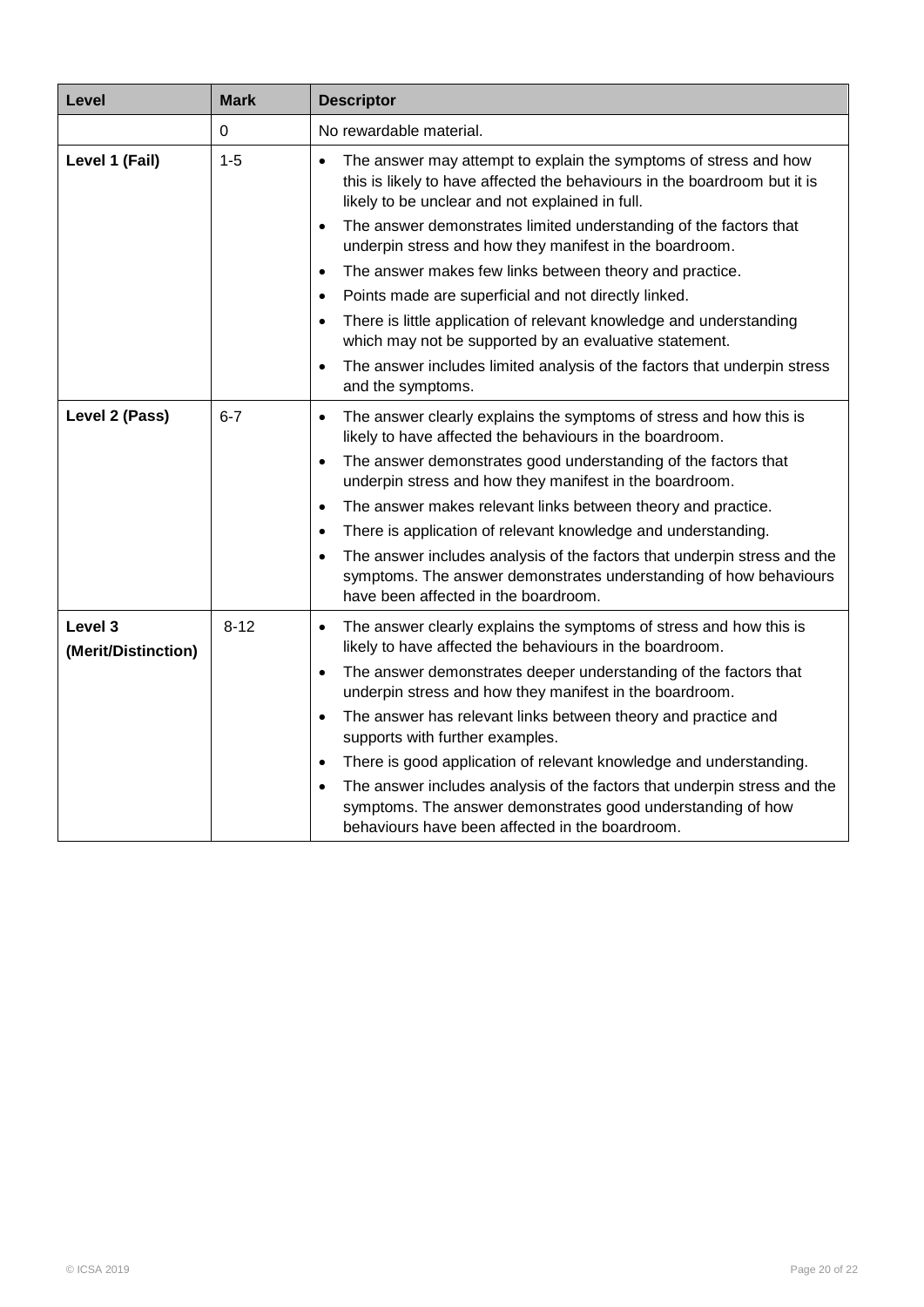| Question<br>number | <b>Indicative content</b>                                                                                                                                                                                                                                                                                                                                                                                                                                                                                                                                                                                                                                                                        |  |  |
|--------------------|--------------------------------------------------------------------------------------------------------------------------------------------------------------------------------------------------------------------------------------------------------------------------------------------------------------------------------------------------------------------------------------------------------------------------------------------------------------------------------------------------------------------------------------------------------------------------------------------------------------------------------------------------------------------------------------------------|--|--|
| 6(b)<br>13 marks   | Answers should demonstrate comprehension of resilience as an issue for the Vission Board and<br>articulate methods for improving it.                                                                                                                                                                                                                                                                                                                                                                                                                                                                                                                                                             |  |  |
|                    | Answers could include the following content:                                                                                                                                                                                                                                                                                                                                                                                                                                                                                                                                                                                                                                                     |  |  |
|                    | Resilience can be defined as: "The process of adapting well in the face of adversity, trauma,<br>threats or sources of stress". Life in a modern Board is hugely demanding and very pressurised.<br>These demands are, if anything, increasing and so the ability to be resilient is increasing in<br>importance - this is also described as the ability to "bounce back".                                                                                                                                                                                                                                                                                                                       |  |  |
|                    | Resilience is a quality that is highly desirable for directors, and an essential component of a high<br>performing Board. The Company Secretary needs to be able to spot issues that will make<br>demands upon resilience and to take steps to provide advice to directors to maintain and<br>develop their own individual and team resilience. In this case, the Vission Board needs to<br>improve the relationship between the CEO and HR Director. This can be achieved by improving<br>the Chair's ability to propose ways of improving their resilience. These techniques can also<br>serve to improve wider resilience amongst the workforce.                                              |  |  |
|                    | Research from many areas of life has allowed academics to build up a clear idea of what can<br>help to improve resilience and these include:                                                                                                                                                                                                                                                                                                                                                                                                                                                                                                                                                     |  |  |
|                    | Looking after your physical condition<br>Regular training and development in many areas such as emotional, mental, moral and<br>٠<br>physical<br>A positive attitude and optimism<br>$\bullet$<br>Developing coping strategies<br>$\bullet$<br>Developing cognitive flexibility<br>٠<br>Facing your fears<br>Finding resilient role models<br>Recognising and developing signature strengths<br>Having a strong moral compass and sense of purpose<br>Establishing and nurturing a supportive social network<br>Another framework is the so-called "i-resilience" model. This looks to four aspects of<br>improvement, namely:<br>Confidence<br>Social support<br>Adaptability<br>Purposefulness |  |  |
|                    | There are clear parallels in these framework guidelines. In this scenario we see the Vission<br>Chair, who has identified a problem but not the problem necessarily. The solution may well be to<br>foster a greater sense of purpose amongst directors so that they can pull together and lead the<br>company, whilst at the same time allowing individuals to develop along the lines suggested<br>above. The source of the pressure having been identified, the Vission Board can then work on<br>its own personal and collective resilience, and pass this experience on to the wider workforce.                                                                                             |  |  |